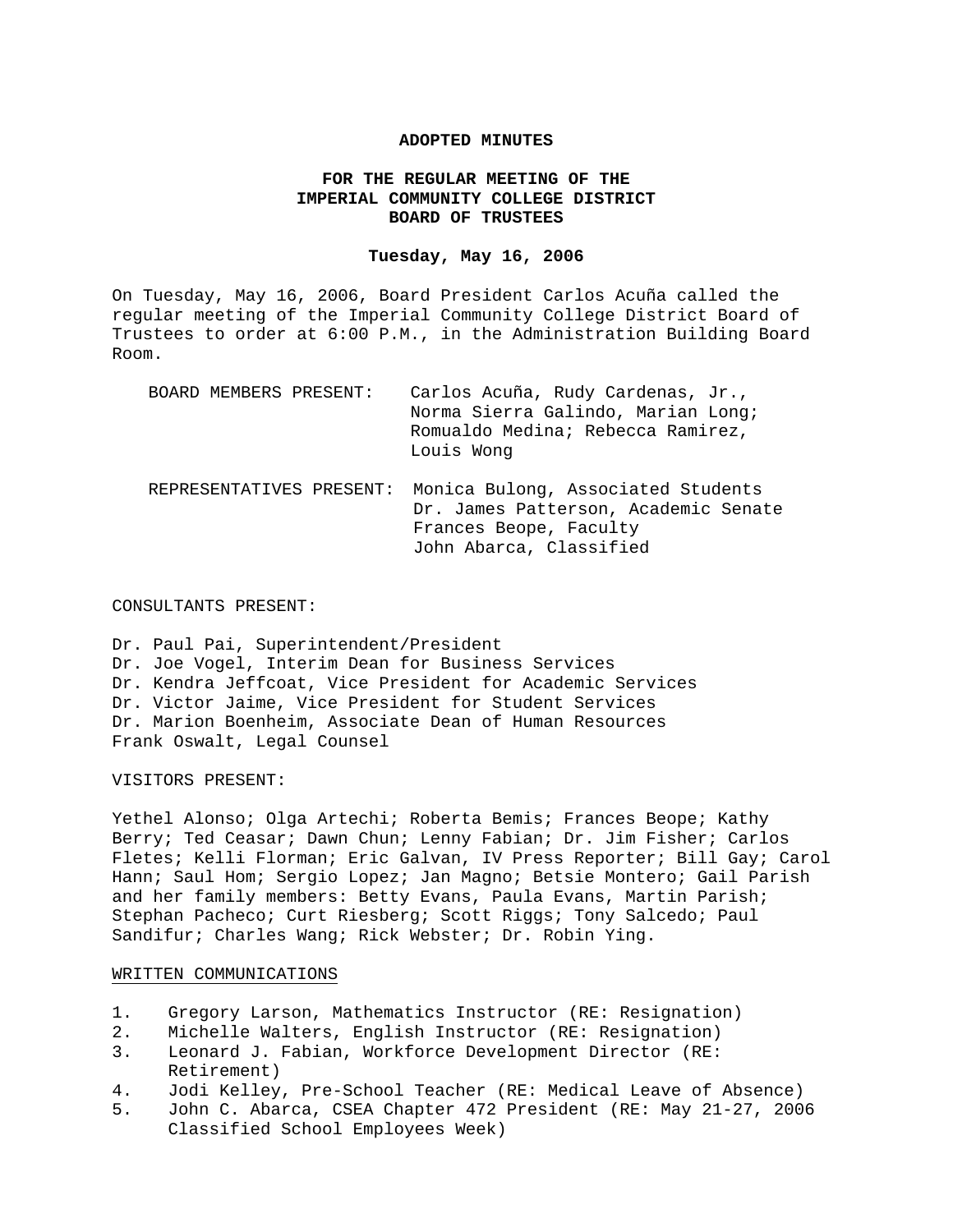

April 24, 2006



Dear Members of the Board of Trustees:

Please accept this as my resignation from my position as tenure-track Mathematics Instructor. I have been offered, and have accepted, a position as an Assistant Professor of Mathematics at Palomar College, effective Fall 2006.

Since arriving at IVC in the Fall of 2004, I have been treated with every personal and professional courtesy by both faculty and administration. In addition, the students have been a pleasure to work with. I hope that I have in return provided IVC with quality service. I wish IVC the best.

Sincerely,

Regns, Lanson

Gregory Larson Mathematics Instructor, Imperial Valley College 380 E. Aten Road Imperial, CA 92251  $(760)$  355-6505 gregory.larson@imperial.edu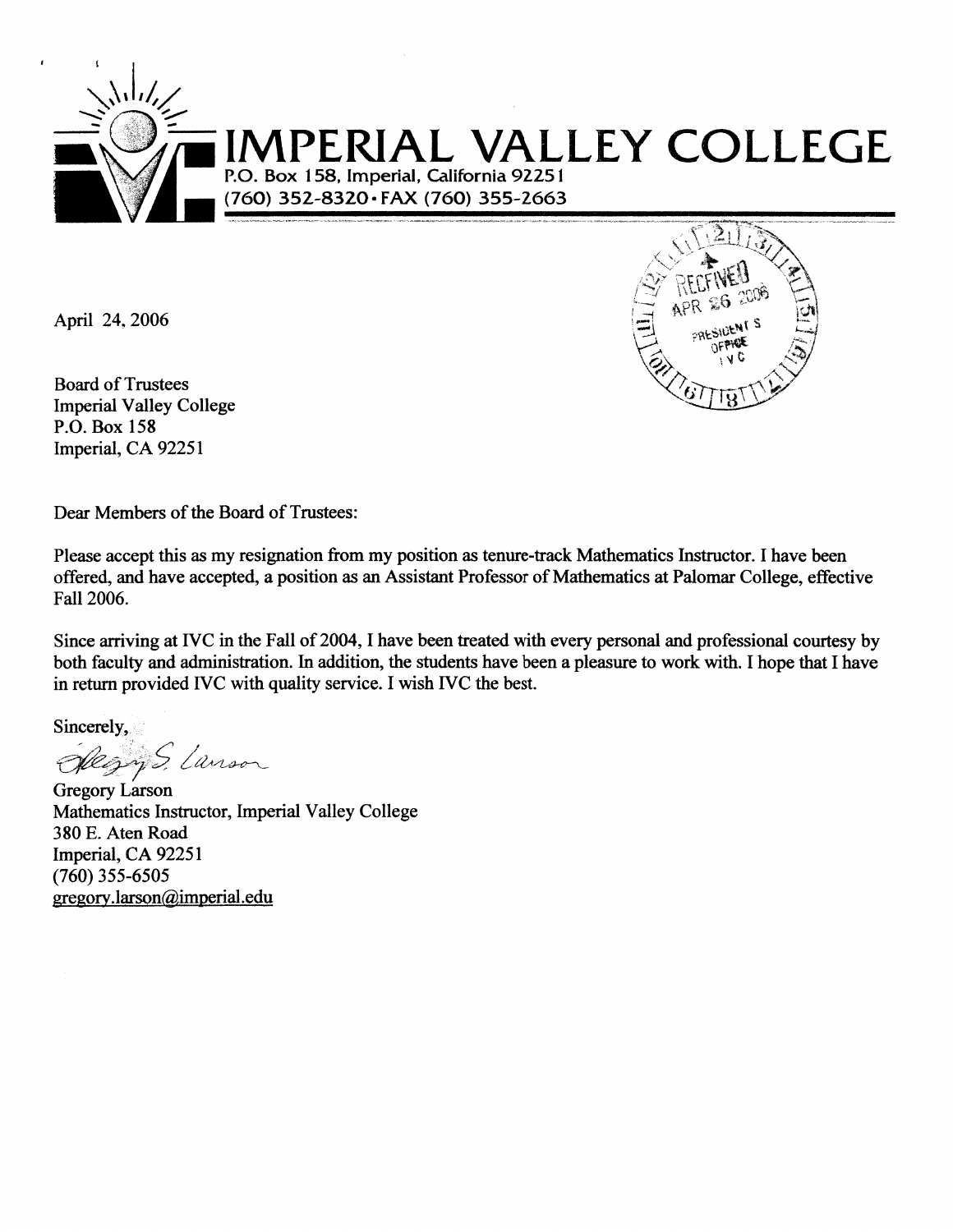May 2, 2006

 $\bullet$ 

 $\bar{\mathbf{A}}$ 

Dr. Paul Pai President **Imperial Valley College** 380 E. Aten Road **PO Box 158** Imperial, CA 92251

Dear Dr. Pai:

Please accept this letter as my official resignation for the position of English Instructor-Basic Composition at Imperial Valley College. My last day of employment will be June 10, 2006.

My time at IVC has been very rewarding, and I look forward to hearing about the College's further success. Thank you very much for offering me this opportunity.

Sincerely,

Machille Walters

Michelle Walters

cc: Sheila Dorsey-Freeman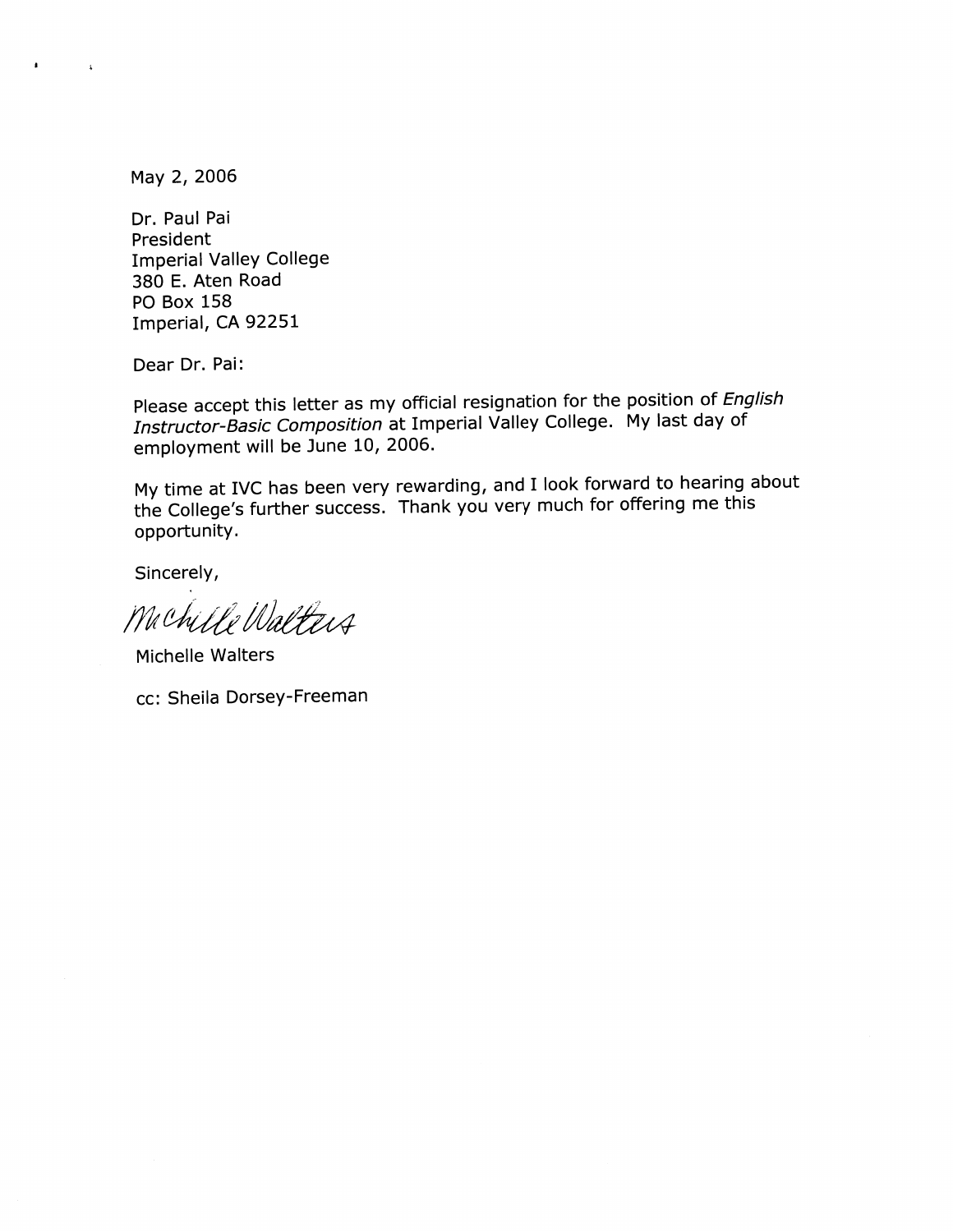

# **IAL VALLEY COLLEGE**

P.O. Box 158, Imperial, California 92251 (760) 352-8320 FAX (760) 355-2663

May 3, 2006

**Board of Trustees Imperial Community College District** 380 East Aten Road Imperial, CA 92251

**Dear Board Members:** 

It is with mixed emotion that I formally submit to you my intent to retire from Imperial Valley College effective July 1st, 2006, in conjunction with the Golden Handshake and SERP. Since October 1998, I have been fortunate to serve the College as Workforce Development Director. My tenure in that position has been both challenging and rewarding. During that time, we have served the needs of a multitude of students in the area of workforce development and facilitated numerous partnerships between our business community, local agencies and the College.

This has truly been a wonderful experience and I am grateful for having worked with a great team, particularly in the area of Applied Sciences. I am also thankful for the support that we have received from the Board of Trustees and for the confidence that they have repeatedly expressed on workforce/economic development issues.

Realizing that retirement is not the end, but just the start of yet another chapter, I am hopeful that my association with the college will continue.

Sincerely,

**MW** 

Fábian Leonard J Workforde Development Director

Dr. Paul Pai, Superintendent/President  $Cc:$ Kendra Jeffcoat, Vice President for Academic Services Gonzalo Huerta, Dean of Instruction for Applied Sciences Marion Boenheim, Associate Dean of Human Resources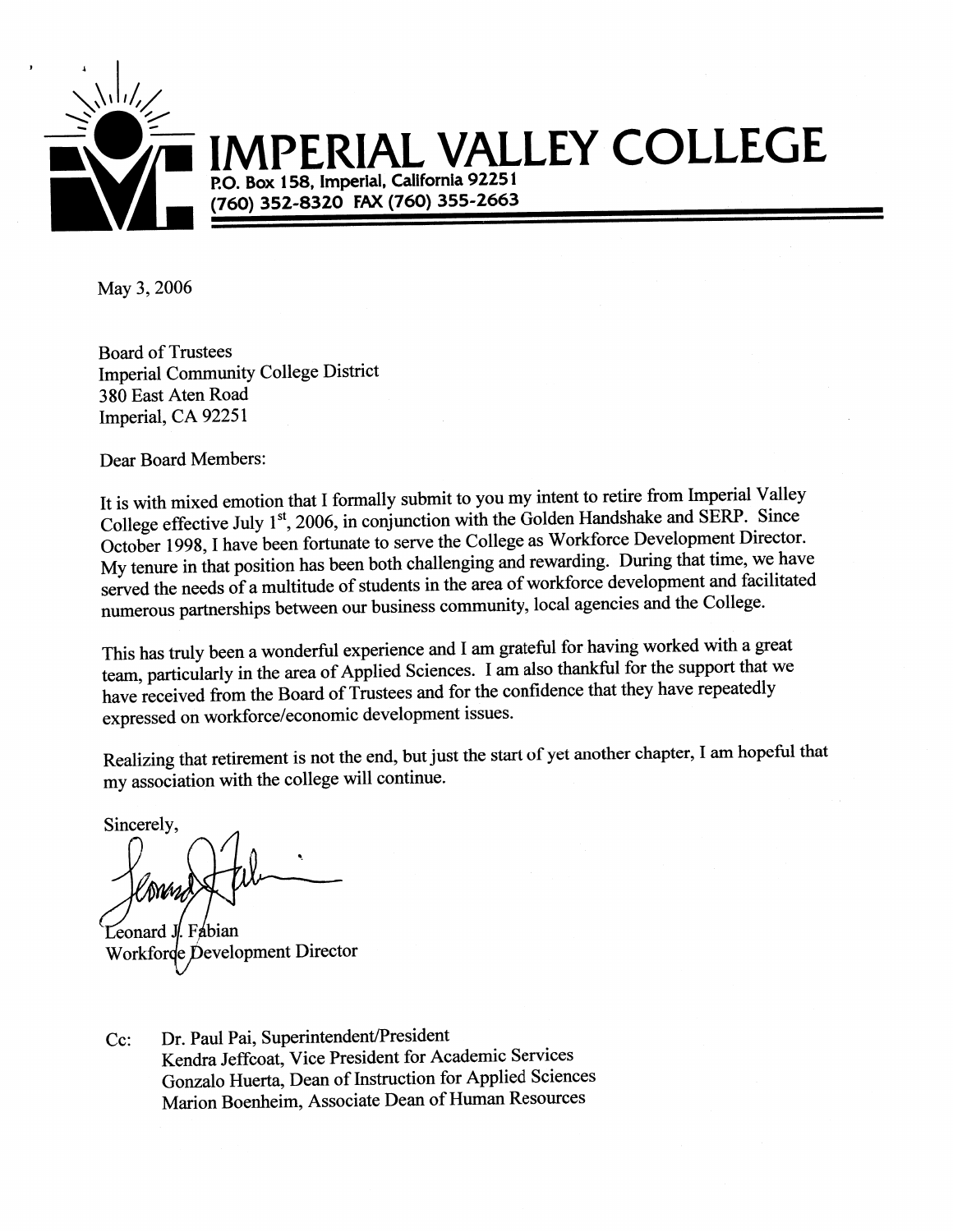To: Imperial Valley College

Attn: Board of Trustees

Date: April 20, 2006

 $\mathbf{I}$ 

Medical Leave of Absence Re:

I am requesting a medical leave of absence due to health problems I am currently experiencing. I am requesting that the board grant me a five month medical leave of absence, beginning April 20, 2006 through September 20, 2006.  $\mathbb{I}$ have submitted my doctor's instructions that require that I do not work at this time. I have applied for state disability and would appreciate your support.

Thank you, rati a Kelling Jodi Kelley

Pre-School Teacher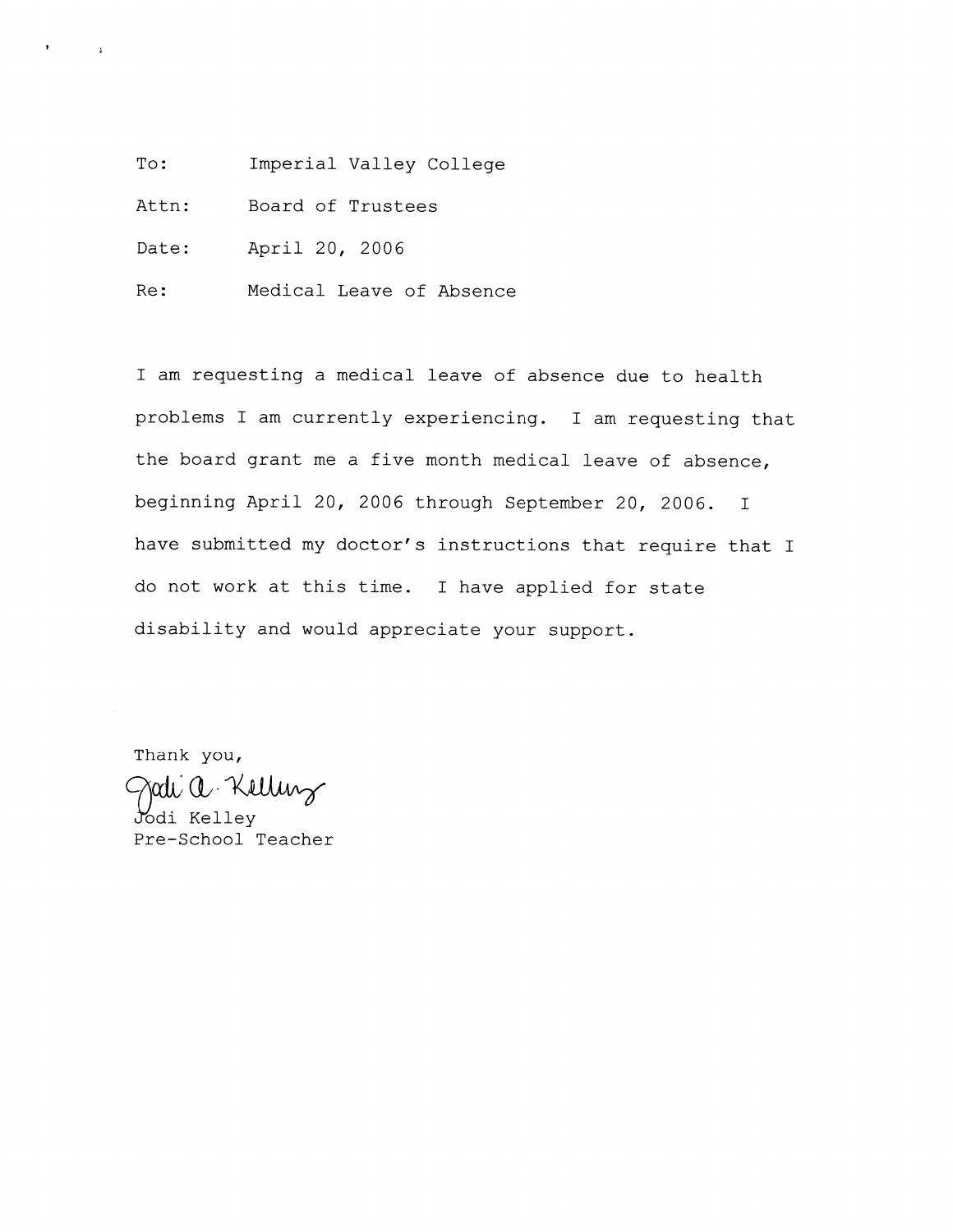

California School Employees Association

The nation's largest independent classified employee association

Member of the National Association of Classified School Employees (NACSE), representing independent public employees throughout the nation



May 9, 2006

Carlos Acuña, President **Imperial Community College District Board of Trustees** 380 East Aten Road Imperial, CA 92251

Dear Mr. Acuña:

The California School Employees Association respectfully requests the Imperial Community College District Board of Trustees to adopt a resolution declaring the week of May 21-27, 2006 as Classified School Employees Week.

The California state Legislature adopted the third full week of May of each year as Classified School Employee Week, by passage of SB 1552 (Campbell) in 1986.

Classified professionals include secretaries, custodians, Para educators, bus drivers, maintenance technicians, clerks, food services, peace officers and many other workers in K-14 public schools. We provide daily care, transportation and instruction for California's students.

The week of May 21-27, 2006 will be celebrated by school districts and school workers across the state in recognition of the many contributions classified professionals make to the education community.

On behalf of over 230,000 classified professionals represented by the California School Employees Association, we urge you to join the state Legislature and hundreds of school boards in adopting a resolution declaring the week of May 21-27, 2006 as Classified School Employee Week.

Thank you for your consideration of this matter.

Sincerely.

- Abene

John C. Abarca **CSEA Chapter 472 President Imperial Valley College**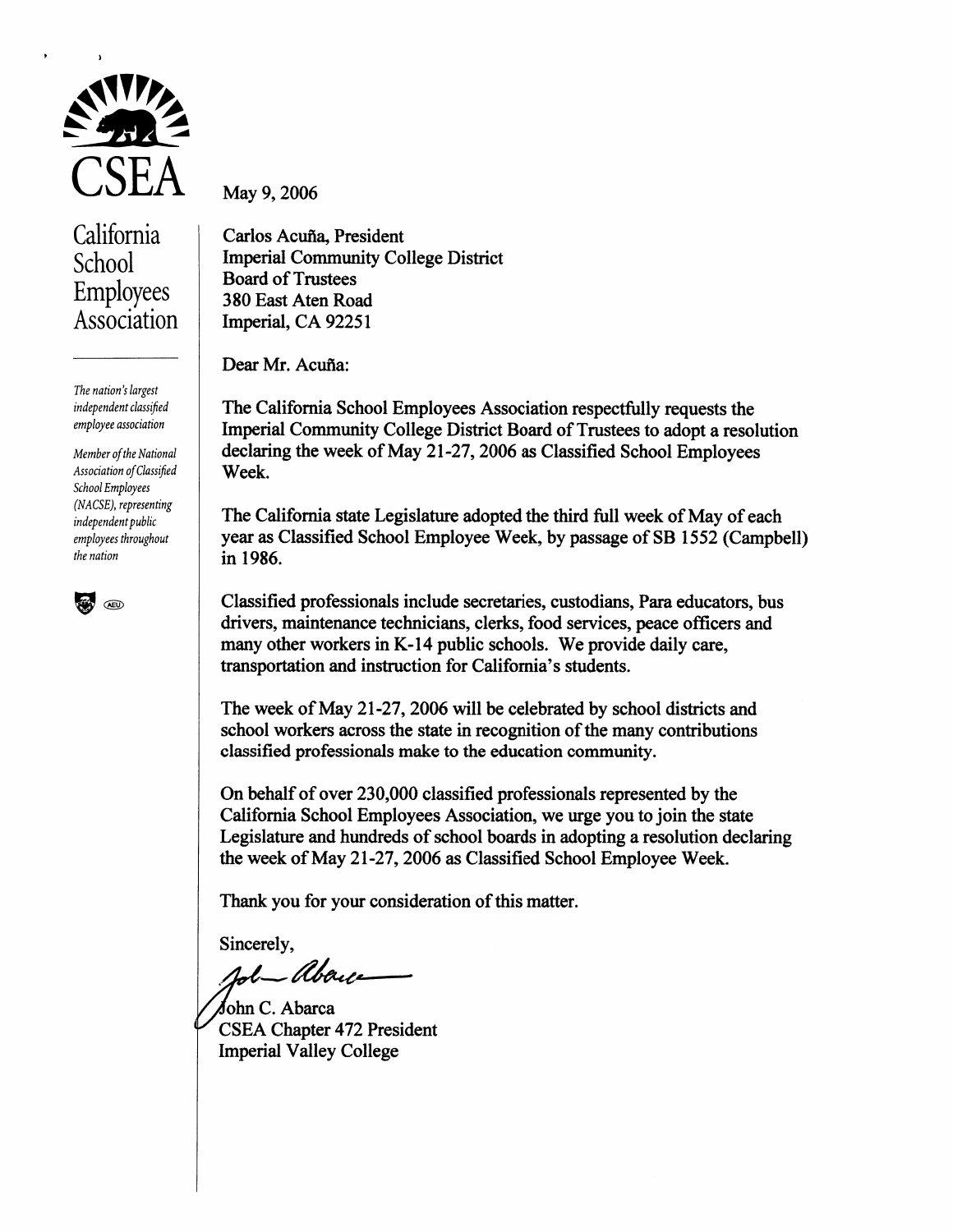### PUBLIC COMMENTS

Kathy Berry invited everyone to the RN Pinning Ceremony on Wednesday, June 7 at 6:00 p.m. in the Gym, and the Fire Academy Graduation on Friday, June 9 at 6:00 p.m. in Room 2131.

John Abarca, CSEA President, thanked the Board for their support in adopting Board Resolution No. 13534 in honor of Classified School Employees Week during May 21-27, 2006.

Carol Hann, English Professor, distributed a letter which she read to the Board. Her comments were in regard to her intent to retirement under the 2+2 Retirement Incentive. She stated that she was very upset with the lack of concern and the apparent disregard of timeliness for forwarding the necessary documentation to the Chancellor's Office.

### EMPLOYEE OF THE MONTH RECOGNITION

Dr. Victor Jaime congratulated Gail Parish, Veterans Financial Aid Technician, for being chosen as Employee of the Month for May. The nominator made the following comments:

Gail Parish is involved in almost all aspects of the college community. She has spent hundreds of unpaid hours helping to implement Banner. She is very active in the IVC Friendship Club and plans activities, buys decorations at her own expense, and even makes desserts for their luncheons. She helps facilitate the graduation reception, works tirelessly for the Imperial County Veterans group, IVC CSEA, and the students of Imperial Valley! Her personality may sometimes rub people the wrong way, but her heart is always in the right place. Her actions on behalf of the college at state and national functions for Veterans is always professional. She always strives to put the needs of students and employees first.

### OXFORD PRESENTATION

Dr. Jeffcoat introduced Roberta Bemis, Associate Professor of English, and Curt Riesberg, English Instructor, who were invited to be presenters of their research to the Oxford Roundtable. The Oxford Roundtable was established in 1989 as a colloquium of small groups from around the globe to discuss contemporary issues. Professor Bemis was invited to attend the conversations surrounding bilingualism and language learning and asked if Professor Riesberg could be included. The Roundtable agreed that the two could make a joint presentation, focusing on factors in the Imperial Valley that could interfere with the English language learning process. It was a great privilege for Imperial Valley College to be represented at this prestigious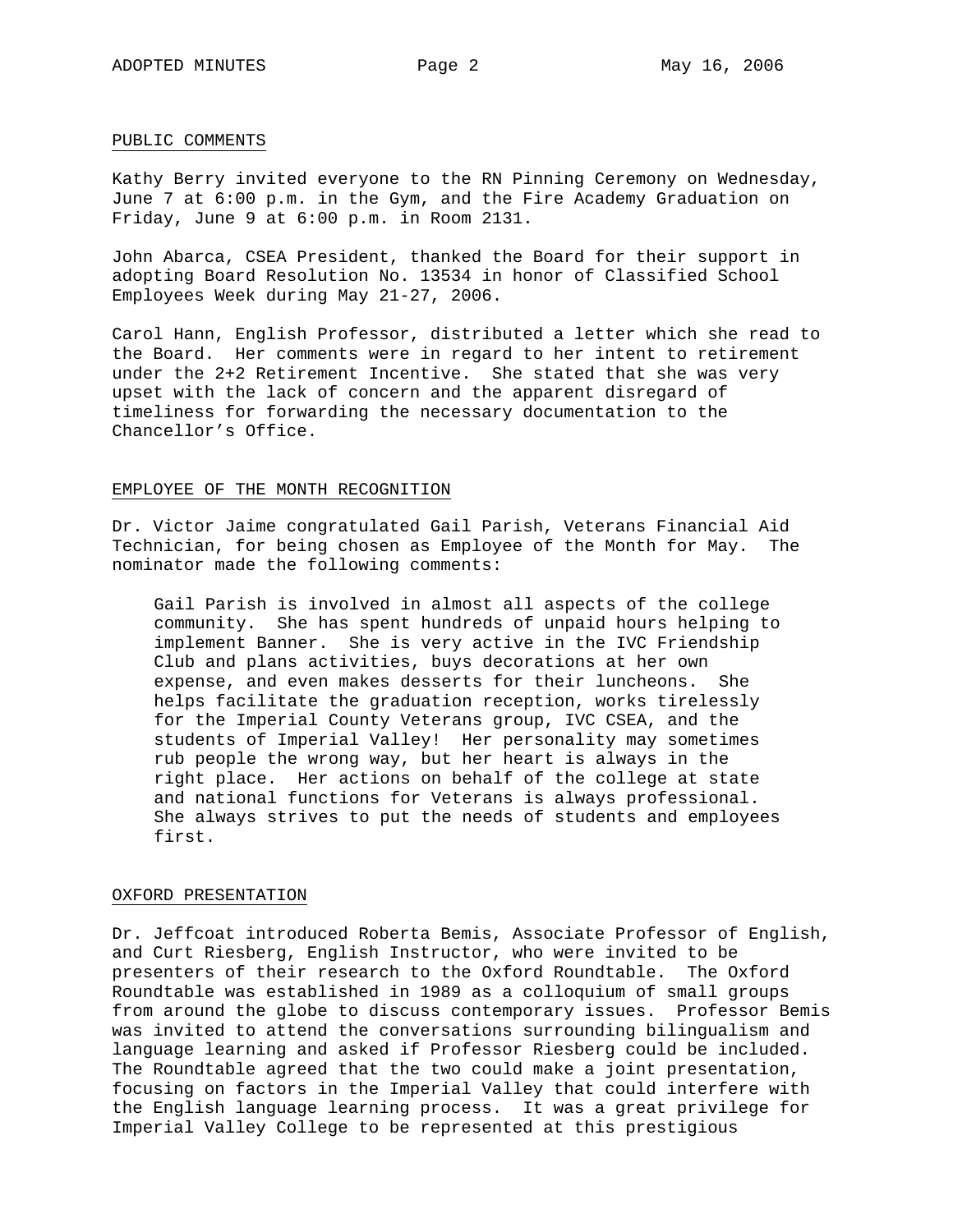gathering. Ms. Bemis and Mr. Riesberg provided an overview of their presentation titled "Interference to English Language Learning in the Imperial Valley."

### BOARD MEMBER REPORTS

Trustee Long presented information received from the SDICCCA Board Alliance meeting held on May 1, the CCCT Annual Conference held on May 5-7 as follows:

- AB 3015 (Benoit) asks for an additional \$31 million for equalization and will bring all underfunded districts to the 90<sup>th</sup> percentile
- The May Revise reflected \$130 million for equalization plus \$23.2 million totaling \$153.2 million, which is \$8 million short of the projection.
- The Underfunded Caucus met on May 5, and discussed the new formula for financing community colleges and the Foundation Grant, which would mean \$3 million for IVC. Senator Dede Alpert and Jim Brulte attended this meeting and both are in full support of equalization funding.
- Compromise endeavors to use a modification of the basic mechanism of SB 361 (Scott) for equalization purposes, while focusing on the  $90<sup>th</sup>$  percentile as the goal for the apportionment rates. The base years used in the calculation have advantages for some districts, and disadvantages for others with declining enrollment.
- Growth is soft among California Community Colleges, and COLA is 5.92%. Student fees will remain at \$20.

Trustee Ramirez shared information received from her attendance at the CCCT Annual Convention as follows:

- The Inland Valley Trustees and CEOs Association meeting demonstrated the dedication and perseverance of this group. They are totally committed to the betterment of Inland Valley Community Colleges.
- At the Underfunded Districts Caucus meeting a comprehensive report was given on the action taking place in Sacramento.
- A round table discussion covered the topics of "How Does Your College Feel About Dorms for Students?" This is an attempt to recoup the loss in enrollment for some colleges. The majority of the trustees are not looking at dorms, but shared concerns regarding costs, liability, etc.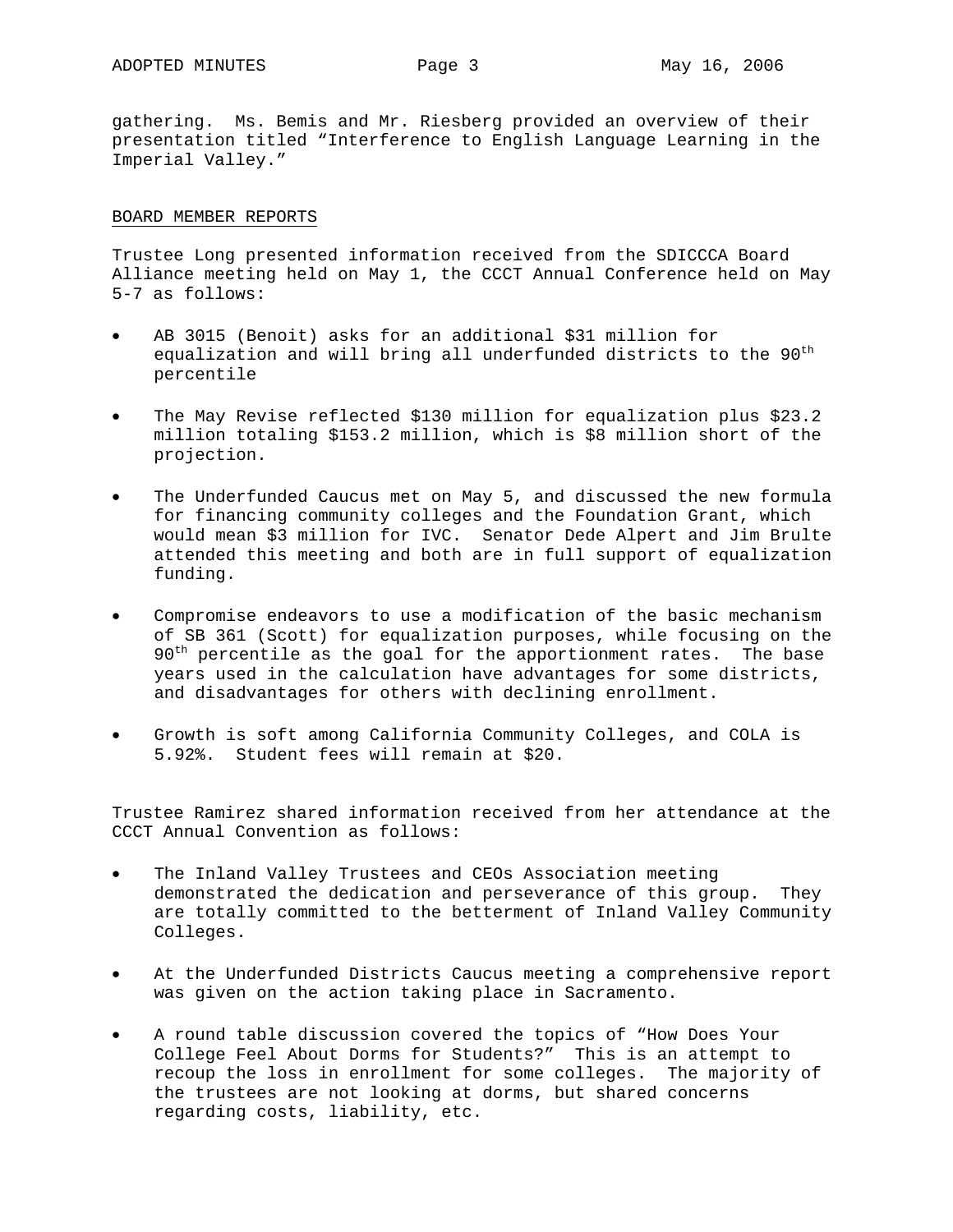- An interesting session covered "Strengthening Performance through Board Leadership."
- There was interesting discussion and handouts on the following topics: The Good Trustee; Maintaining an Ethical Balance; Upholding Board Ethics; Importance of Trustee Ethics; Individual Trustee Evaluation Form; Group Evaluation Form; a sample agenda for a Board Retreat.
- An informative session covered "Board Accountability for Fiscal Health." There was a presentation regarding "School District Finance Basics: What to look for in an Audit Report (Recommendations and Findings)."
- Dr. Carl Cohn, Superintendent of the San Diego City Schools, was an excellent keynote speaker who was motivational and inspirational topic of not letting our students down.
- Information was presented on Retiree Health Benefits Crisis and involved information on the GASB 45 Compliance Guide.
- The Impact of Facilities on Student Learning Outcomes session shared information on how educational facilities have both a negative and positive impact on student learning outcomes.
- Information was given on the topic "New Standards for Students: Boon or Barriers?" Higher standards may be redefining student success, and there was discussion on the implications of the high school exit exam, and the proposal to raise the level of Math and English required for associate degrees.

Trustee Galindo commented on the following items:

- Dr. Jeffcoat was asked to give an update on the funding of a Proposition 10 grant submitted by the Early Childhood Education Program.
- It was suggested that Board Members list their telephone numbers on the IVC website.
- A request was made for legal opinion on how much information can be disclosed from information discussed during Closed Session.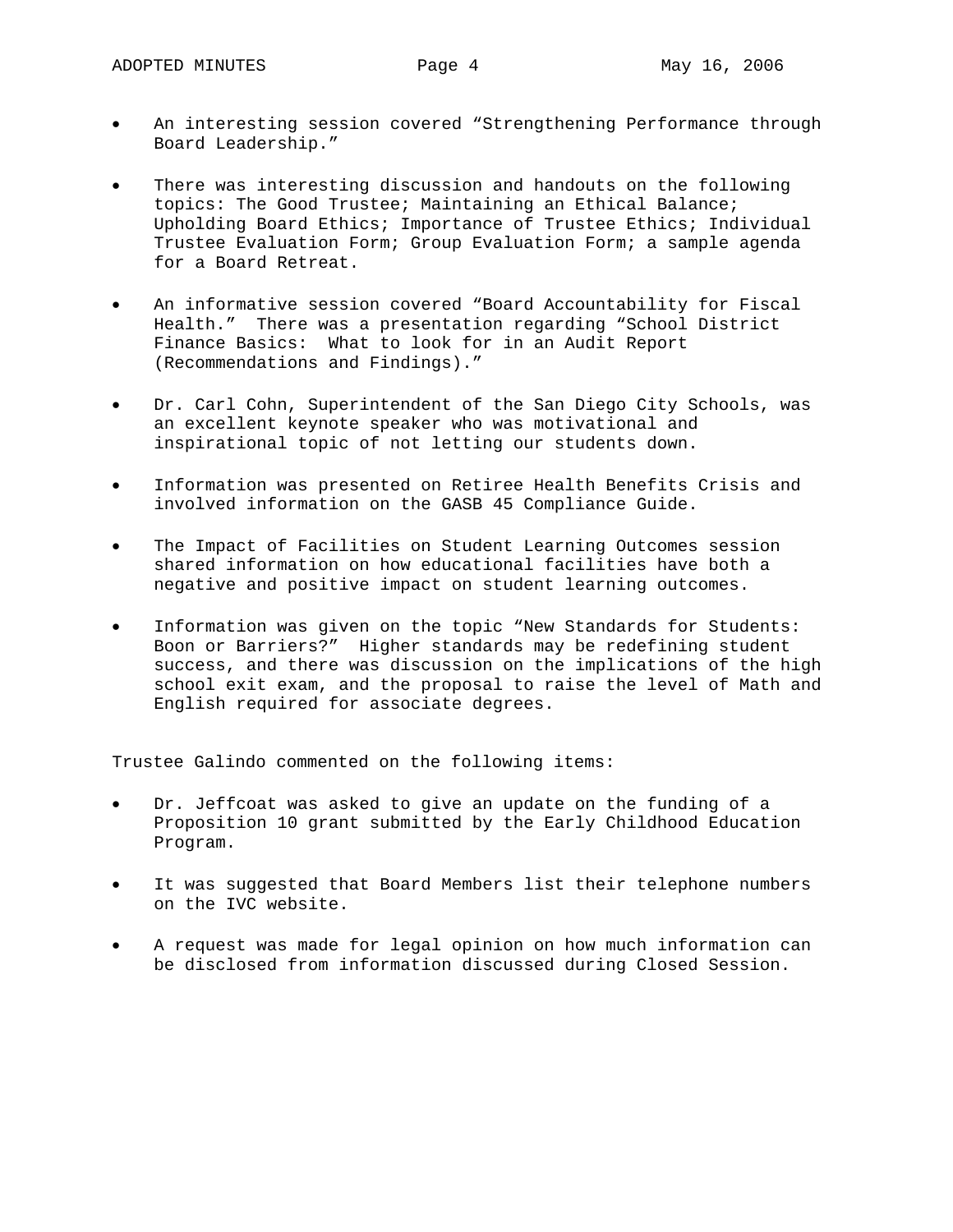### ASSOCIATED STUDENT GOVERNMENT SENATE UPDATE

Associated Student Body President Monica Bulong stated the following:

- A Region X meeting was held on May 5 for ratifying the constitution of the Statewide Student Senate of the California Community Colleges.
- A Candidates Forum will be held on May 23 at 6:00 p.m. and is sponsored by ASG, SPA and the IVC Foundation.
- "Life's a Beach" year-end pool party will take place on May 24 at the swimming pool complex from 11:00 a.m. to 2:00 p.m.
- Student Awards Banquet will take place on Friday, June 2 at 6:30 p.m. at the Barbara Worth Golf Resort.
- The newly elected ASG President is Frank Fernandez.

### ACADEMIC SENATE UPDATE

Academic Senate President, Dr. James Patterson, reported the following:

- The Academic Senate passed a resolution asking the Board of Trustees to reaffirm the policy of granting emeritus status to retiring employees. This should be on the June Board agenda for action.
- The Academic Senate voted to propose the five Institutional Student Learning Outcomes, which the Board of Trustees will take action on this date. These Institutional Student Learning Outcomes will provide campus-wide leadership as the academic programs begin working on the development and assessment of program-level and course-level student learning outcomes.
- The Academic Senate approved the list of division chairs and curriculum changes being presented to the Board on this date.
- Also approved was a list of six faculty positions recommended by the Curriculum and Instruction Committee for hire for the fall semester, which has been submitted to Dr. Pai.
- The Academic Senate will be presenting the Rafael Santos Outstanding Professor Award at their meeting on May 17.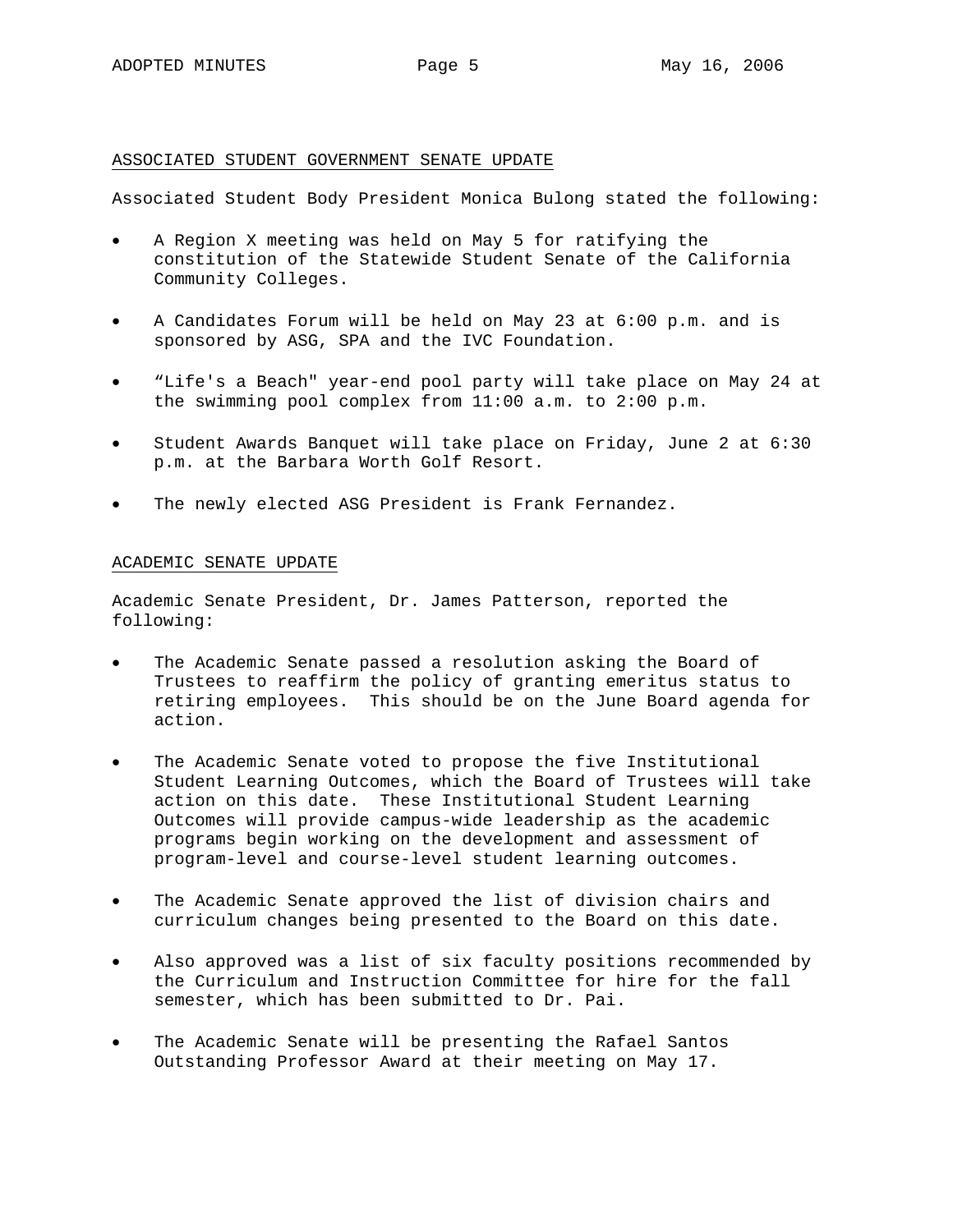The Academic Senate will be voting to recommend to the Board of Trustees that no final grades will be changed after three years from the posting of the final grade.

### MONTHLY FINANCIAL REPORT

Dr. Joe Vogel reviewed the budget report for the month ending April 30, 2006, which is on target with 84% spent of the current budget.

### PRESIDENT'S UPDATE

Dr. Pai reported the following information:

- Community colleges remain concerned and focused on how much the equalization funding will be.
- The overall community colleges system enrollment is declining. Some factors for the decline are decreasing class sections, the economy is better for students to find work, and the increasing cost of gasoline.
- Community colleges will receive significant amounts from the Proposition 98 K-14 split. The community college share is reported to be 10.64%.
- SB 361, if passed, will create additional funds for equalization, noncredit, and rural college access grant.
- IVC has 504 students who applied to graduate, which represents a 9.5% increase over last year.

### EOPS/CARE PROGRAM

EOPS Director Olga Artechi reported the following information about the EOPS/CARE Program:

- In order to be considered for participation in the EOPS Program a student must be a California resident, must be enrolled in 12 units or more, must qualify for a Board of Governors Grant, and the student must apply for financial aid. Also the student must meet one of the following criteria: place below college level in English or Math; not be a high school graduate and not possess a GED diploma; high school GPA must be below 2.60; enrolled in remedial courses while attending high school.
- EOPS provides services (assistance with child care costs, book loans, transportation, academic/vocational/personal counseling, financial aid, work study jobs, tutoring, study skills workshops)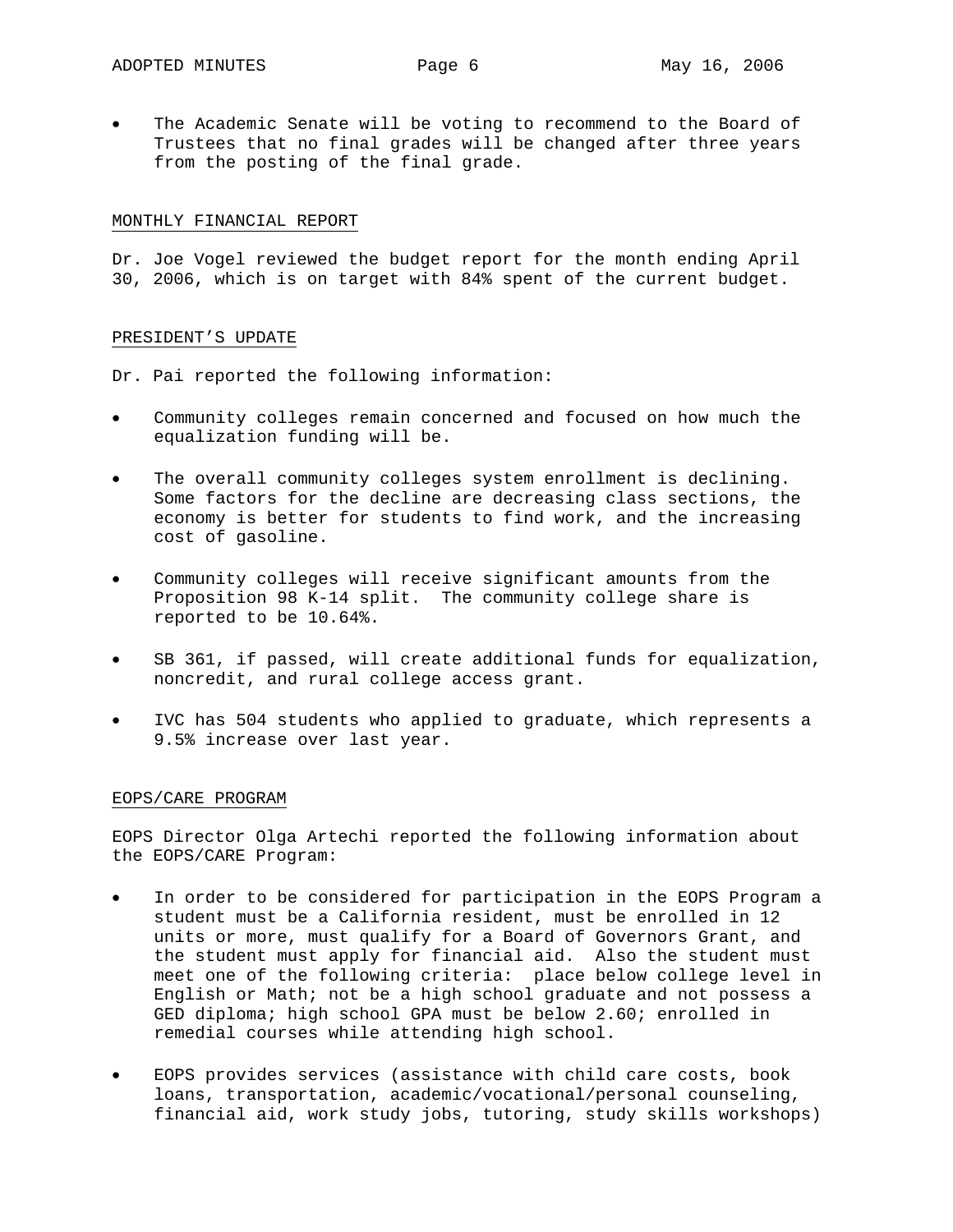to women who are single heads of households and receive public assistance through the CARE Program.

- Funding is in the amount of \$1,066,844 for EOPS and \$154,528 for CARE for 2005-2006.
- EOPS serves 1,100 students or 12%-15% of IVC's total population.
- The profile of IVC EOPS students is low income, median age of 23, 72% female, 97% Hispanic, 39% receive public assistance, 76% are high school graduates.
- EOPS students represent 22% to 26% of the total graduating class, and anywhere from 21% to 27% of the total honor roll.

M/S/C Medina/Ramirez to approve the Minutes dated April 12, 2006 with the following corrections:

Page 7: M/S/C Long/Cardenas (ABSTAIN: Galindo) To approve the Minutes dated March 13, 2006…

Page 8: M/S/C Long/Cardenas (ABSTAIN: Galindo) Resolution No. 13511: BUDGET CHANGES

Page 10: M/S/C Long/Cardenas (ABSTAIN: Galindo) Resolution No. 13514: REVISED 2006-2007 BUDGET DEVELOPMENT CALENDAR

M/S/C Medina/Ramirez (ABSTAIN: Galindo) Resolution No. 13527: **PURCHASE ORDERS**

BE IT RESOLVED that the Board approves the issuance of current year Purchase Orders for April 2006 in the amount of \$718,921.97 and Direct Payments in the amount of \$113,100.70, according to the Purchase Order Listing submitted by the Purchasing Department.

M/S/C Medina/Ramirez (ABSTAIN: Galindo) Resolution No. 13528: **PAYROLL WARRANT ORDERS**

BE IT RESOLVED that the Board approves the following Payroll Warrants:

| <b>Payroll</b><br>Warrant | #  | General<br>Fund | <b>BOND</b><br><b>FUND</b> | <b>Certificates</b><br>οf<br><b>Participation</b> | <b>Child</b><br><b>Development</b> | Lease<br>Rev. Bond | Warrant<br>Total |
|---------------------------|----|-----------------|----------------------------|---------------------------------------------------|------------------------------------|--------------------|------------------|
| 4/10/2006                 | 19 | 171.065.18      |                            |                                                   |                                    |                    | 171.065.18       |
| 4/28/2006                 | 20 | 2.190.052.81    | 8.590.64                   |                                                   | 29.879.43                          |                    | 2,228,522.88     |
|                           |    | 2,361,117.99    | 8,590.64                   | 0.00                                              | 29,879.43                          | 0.00               | 2,399,588.06     |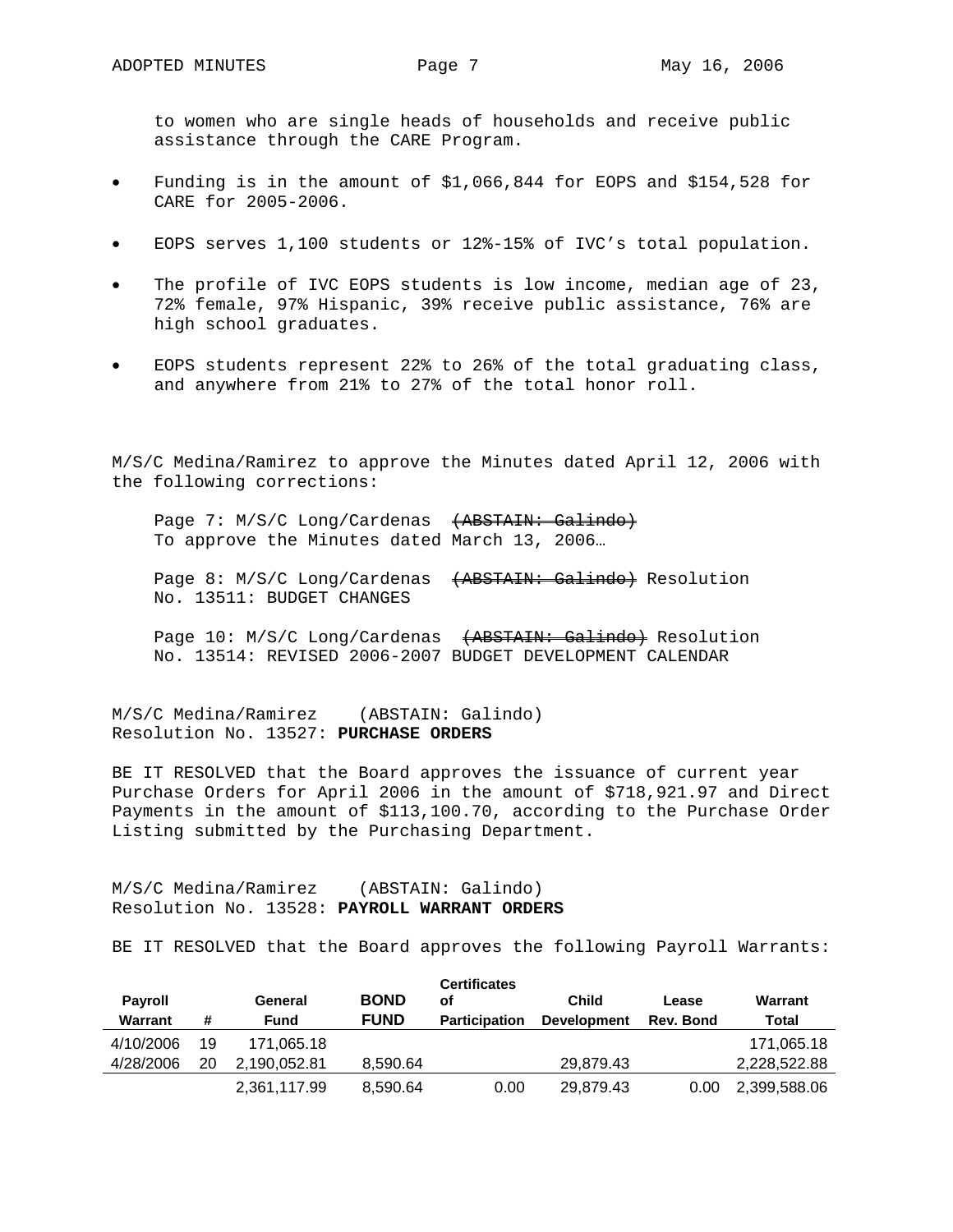M/S/C Medina/Ramirez (ABSTAIN: Galindo) Resolution No. 13529: **COMMERCIAL WARRANT ORDERS**

BE IT RESOLVED that the Board approves the following Commercial Warrant Orders:

 $\ddot{\phantom{a}}$ 

| <b>Commercial</b> |    | General    | <b>BOND</b> | <b>Certificates</b><br>оf | <b>Child</b>       | Lease     | Warrant    |
|-------------------|----|------------|-------------|---------------------------|--------------------|-----------|------------|
| Warrant           | #  | Fund       | <b>FUND</b> | <b>Participation</b>      | <b>Development</b> | Rev. Bond | Total      |
| 4/6/06            | 36 | 186.635.75 | 3.378.03    | 2.643.27                  | 560.88             |           | 193,217.93 |
| 4/13/06           | 37 | 164.408.86 | 5.113.56    |                           | 200.00             |           | 169.722.42 |
| 4/27/06           | 38 | 474.292.75 | 2,894.98    |                           |                    |           | 477,187.73 |
|                   |    | 825,337.36 | 11,386.57   | 2,643.27                  | 760.88             | 0.00      | 840.128.08 |

M/S/C Medina/Ramirez (ABSTAIN: Galindo) Resolution No. 13530: **BUDGET CHANGES** 

WHEREAS, the California Code of Regulations, Title V, Sections 58307 and 58308, and the Community College Budget and Accounting Manual require the Board of Trustees to adopt the annual District budget by resolution, and to approve any changes to that budget by resolution.

BE IT NOW RESOLVED that the Board approves the following budget changes:

|                                    | <b>Fund</b> | Org | <b>Description</b>                                 | <b>Increase</b> | <b>Decrease</b> |
|------------------------------------|-------------|-----|----------------------------------------------------|-----------------|-----------------|
| <b>General Fund - Unrestricted</b> |             |     |                                                    |                 |                 |
| General Athletics - J4053297       | 11001       | 281 | Decrease instructional supply                      |                 | 936.00          |
| Basketball - women                 | 11001       | 282 | Increase officials, game assistants                | 936.00          |                 |
| <b>Business Services</b>           | 11001       | 801 | Increase checks and forms                          | 2,000.00        |                 |
| J4053306                           | 11001       | 801 | Decrease equipment (computer loan program)         |                 | 2,000.00        |
| <b>General Athletics</b>           | 11001       | 281 | Decrease health supplies                           |                 | 390.00          |
| J4053324                           | 11001       | 281 | Increase conference travel (trainers seminar)      | 390.00          |                 |
| Humanities                         | 11001       | 261 | Decrease non-instructional supply                  |                 | 2,175.00        |
| J4053335                           | 11001       | 261 | Increase facility rental (Southwest theater usage) | 2,175.00        |                 |
| <b>Women Tennis</b>                | 11001       | 286 | Decrease instructional supply                      | 387.42          |                 |
| J4053339                           | 11001       | 286 | Increase travel                                    |                 | 387.42          |
| Science/Math/Engineering           | 11001       | 271 | Decrease instructional supply                      |                 | 3,000.00        |
| J4053366                           | 11001       | 271 | Increase equipment                                 | 3,000.00        |                 |
| Supt/President                     | 11001       | 101 | Increase membership/dues                           | 340.32          |                 |
| J4053369                           | 11001       | 101 | Decrease hospitality                               |                 | 340.32          |
| <b>Nursing Community services</b>  | 11001       | 372 | Increase instructional supply                      | 1,017.75        |                 |
| J4053396                           | 11001       | 372 | Budget augmentation - increased revenue            |                 |                 |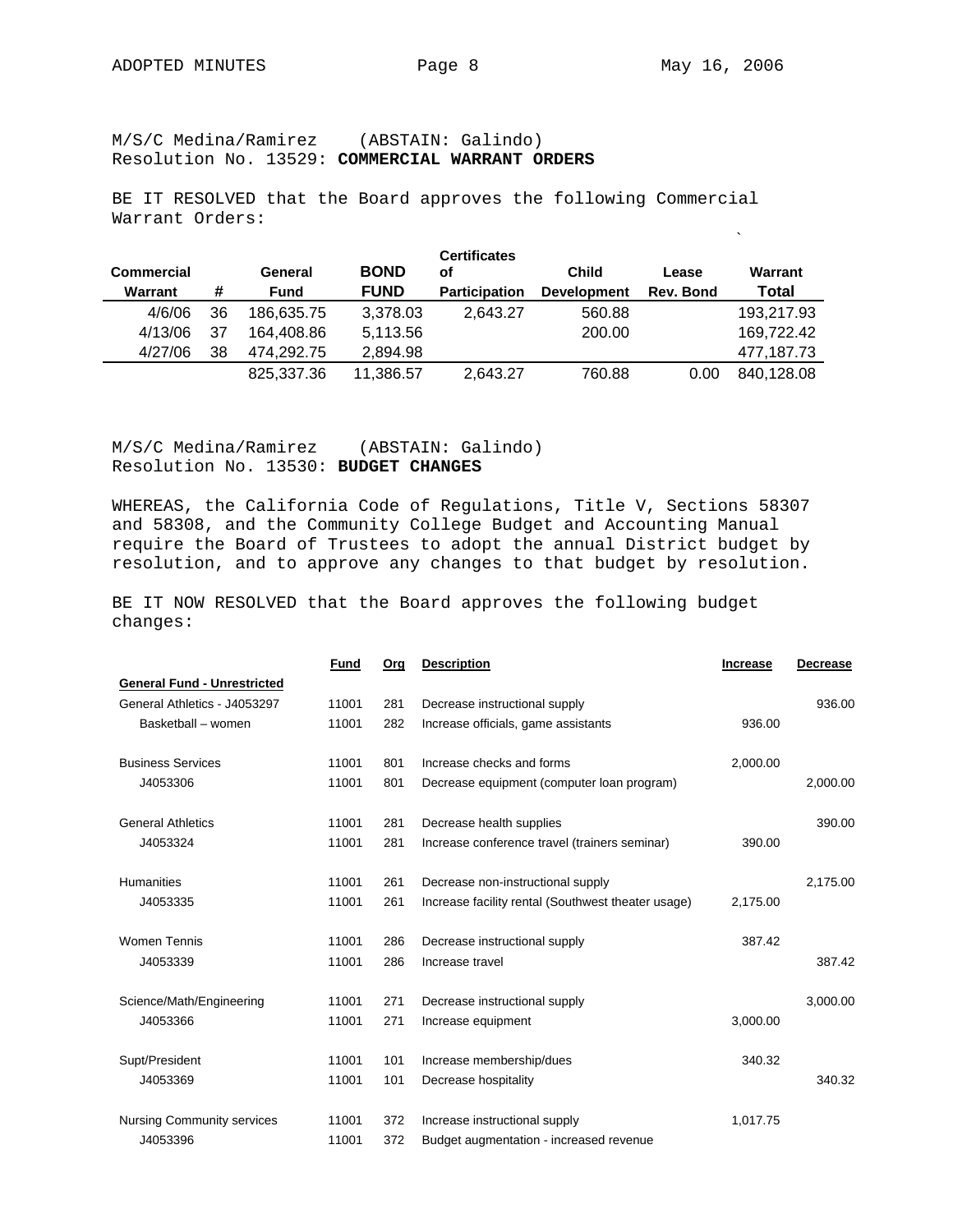| <b>Student Services</b>                                         | 11001          | 901        | Increase non-instructional supply                                                     | 1,500.00  |           |
|-----------------------------------------------------------------|----------------|------------|---------------------------------------------------------------------------------------|-----------|-----------|
| J4053412                                                        | 11001          | 901        | Decrease travel                                                                       |           | 1,500.00  |
|                                                                 |                |            |                                                                                       |           |           |
| <b>Local Funds - Unrestricted</b>                               |                |            |                                                                                       |           |           |
| Lottery unrestricted - J4053341                                 | 11501          | 283        | Decrease instructional supply                                                         |           | 2,699.98  |
| Mens Basketball                                                 | 11501          | 283        | Increase equipment                                                                    | 2,699.98  |           |
| Baseball                                                        | 11501          | 284        | Decrease instructional supply                                                         |           | 4,104.00  |
|                                                                 | 11501          | 284        | Increase equipment                                                                    | 4,104.00  |           |
|                                                                 |                |            |                                                                                       |           |           |
| <b>Local Funds - Restricted</b><br><b>EMT Community Classes</b> |                |            |                                                                                       |           |           |
| J4053232                                                        | 173158         | 374        | Increase salary/benefits accounts                                                     | 3,071.30  |           |
| carryover funds                                                 | 173158         | 374        | Decrease OT/extra, services, supply accounts                                          |           | 3,071.30  |
|                                                                 |                |            |                                                                                       |           |           |
| <b>State Funds - Restricted</b><br><b>Financial Aid BFAP</b>    |                |            |                                                                                       |           |           |
| J4053409                                                        | 15201<br>15201 | 931<br>931 | Increase counselor and student salaries,<br>office supplies, medicare, unemploy. Ins. | 2,683.42  |           |
|                                                                 |                |            |                                                                                       |           |           |
|                                                                 | 15201          | 931        | Decrease equipment, copy/print, fin aid salaries                                      |           | 2,683.42  |
| <b>Financial Aid BFAP</b>                                       | 15201          | 931        | Increase office supply, travel                                                        | 1,168.00  |           |
| J4053414                                                        | 15201          | 931        | <b>Budget Augmentation - increased revenue</b>                                        |           |           |
|                                                                 |                |            |                                                                                       |           |           |
| Independent Living Program                                      | 16203          | 315        | Decrease 1490 salary account                                                          |           | 78.75     |
| J4053417                                                        |                |            | <b>Budget reduction</b>                                                               |           |           |
|                                                                 |                |            |                                                                                       |           |           |
| Instructional Equipment/Library                                 | 165038         | 201        | Distribute grant funds                                                                |           | 8,000.00  |
| <b>Materials Grant</b>                                          | 165038         | 221        | Behavioral/Social Science- Instructional materials                                    | 4,000.00  |           |
| J4053296                                                        | 165038         | 221        | Behavioral/Social Science- Equipment                                                  | 4,000.00  |           |
| <b>Federal Funds - Restricted</b>                               |                |            |                                                                                       |           |           |
| VATEA - J4053301                                                | 12101          | 333        | Auto Body and Painting                                                                | 5,239.58  | 600.17    |
| 4th quarter adjustments                                         | 12101          | 334        | <b>Automotive Tech</b>                                                                | 10,650.00 | 3,045.39  |
|                                                                 | 12101          | 336        | Electronics                                                                           | 3,000.00  |           |
|                                                                 | 12101          | 339        | Welding                                                                               | 6,982.57  | 990.50    |
|                                                                 | 12101          | 353        | <b>Computer Information Systems</b>                                                   |           | 45.20     |
|                                                                 | 12101          | 354        | <b>Computer Programming</b>                                                           | 199.00    | 155.17    |
|                                                                 | 12101          | 391        | Workforce Development Center                                                          | 84.58     | 21,319.30 |
|                                                                 |                |            |                                                                                       | 26,155.73 | 26,155.73 |
| VATEA - J4053420                                                | 12101          | 334        | Automotive Tech - supplies, travel                                                    | 1,697.98  |           |
|                                                                 | 12101          | 391        | Workforce Development Center supplies, travel                                         | 601.45    |           |
|                                                                 | 12101          | 336        | Electronics - equipment                                                               |           | 2,299.43  |
|                                                                 |                |            |                                                                                       |           |           |
| Title V SDSU/IV Co-op Grant                                     | 12140          | 140        | Increase postage                                                                      | 100.00    |           |
| J4053274                                                        | 12140          | 140        | Decrease office supply                                                                |           | 100.00    |
|                                                                 |                |            |                                                                                       |           |           |
| Title V SDSU/IV Co-op Grant                                     | 12140          | 140        | Increase Other Expense                                                                | 2,492.96  |           |
| J4053318                                                        | 12140          | 140        | Decrease equipment                                                                    |           | 2,492.96  |
| <b>Title V Grant</b>                                            | 12911          | 108        | Increase capital equipment for multi-media server                                     | 6,000.00  |           |
| J4053322                                                        | 12911          | 108        | Decrease consultant                                                                   |           | 6,000.00  |
|                                                                 |                |            |                                                                                       |           |           |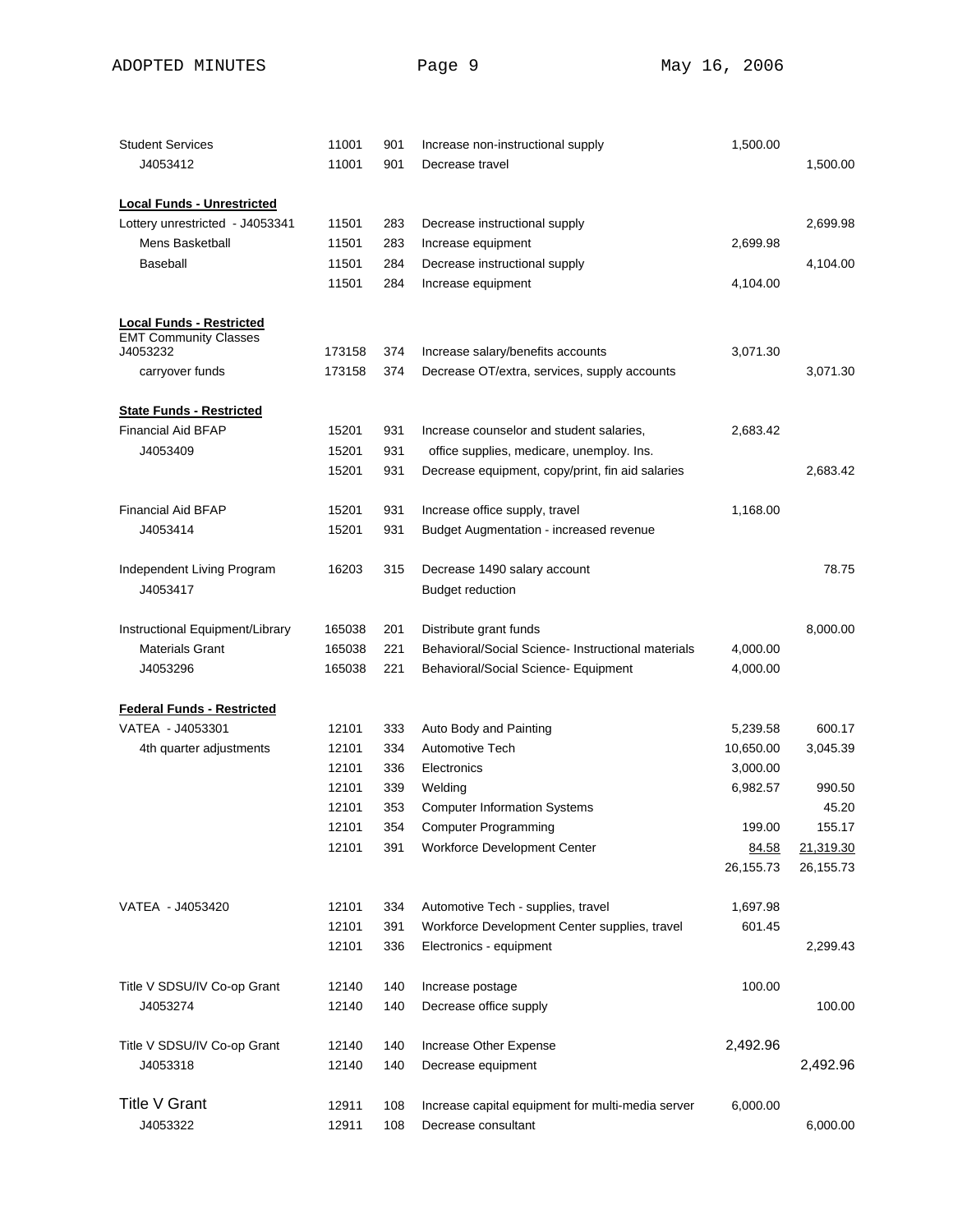### **Special Revenue Fund - Child Development Fund**

| <b>Child Development</b> | 33012 | 313 One Time Infant/Toddler Resource            | 6.020.00 |
|--------------------------|-------|-------------------------------------------------|----------|
| J4053290                 |       | 313 Budget augmentation - increase instr supply |          |

M/S/C Medina/Ramirez (ABSTAIN: Galindo) Resolution No. 13531: **QUARTERLY FINANCIAL REPORT** 

BE IT RESOLVED that the Board of Trustees accepts the financial statements prepared pursuant to Education Code 84043, for the quarter ending March 31, 2006, and directs that copies be forwarded to the California Community Colleges Chancellor's Office and to the Office of the Imperial County Superintendent of Schools, as required by law.

### M/S/C Medina/Ramirez (ABSTAIN: Galindo) Resolution No. 13532: **GANN APPROPRIATION LIMIT HEARING**

BE IT RESOLVED that the Board declares its intent to hold a public hearing on the establishment of the Gann Appropriation Limit for 2006- 2007, at the June 20, 2006, regular meeting of the Board of Trustees. Notice of said hearing will be posted at least 15 days prior to June 20, 2006.

M/S/C Medina/Ramirez (ABSTAIN: Galindo) Resolution No. 13533: **QUARTERLY INVESTMENT REPORT**

WHEREAS effective January 1, 1996, Government Code Section 53646 requires schools districts to annually give a statement of investment policy to their governing boards; and

WHEREAS effective January 1, 1996, Government Code section 53646 requires that the chief business officer submit a quarterly report to the governing board including the type of investment, issuer, date of maturity, par and dollar amount invested in all securities, and investments and monies held by the district; and

WHEREAS all investments for the Imperial Community College District are on deposit with the Treasurer of the County of Imperial.

NOW, THEREFORE BE IT RESOLVED that the Board accepts the following Imperial County Treasurer's Portfolio Summary as of March 31, 2006: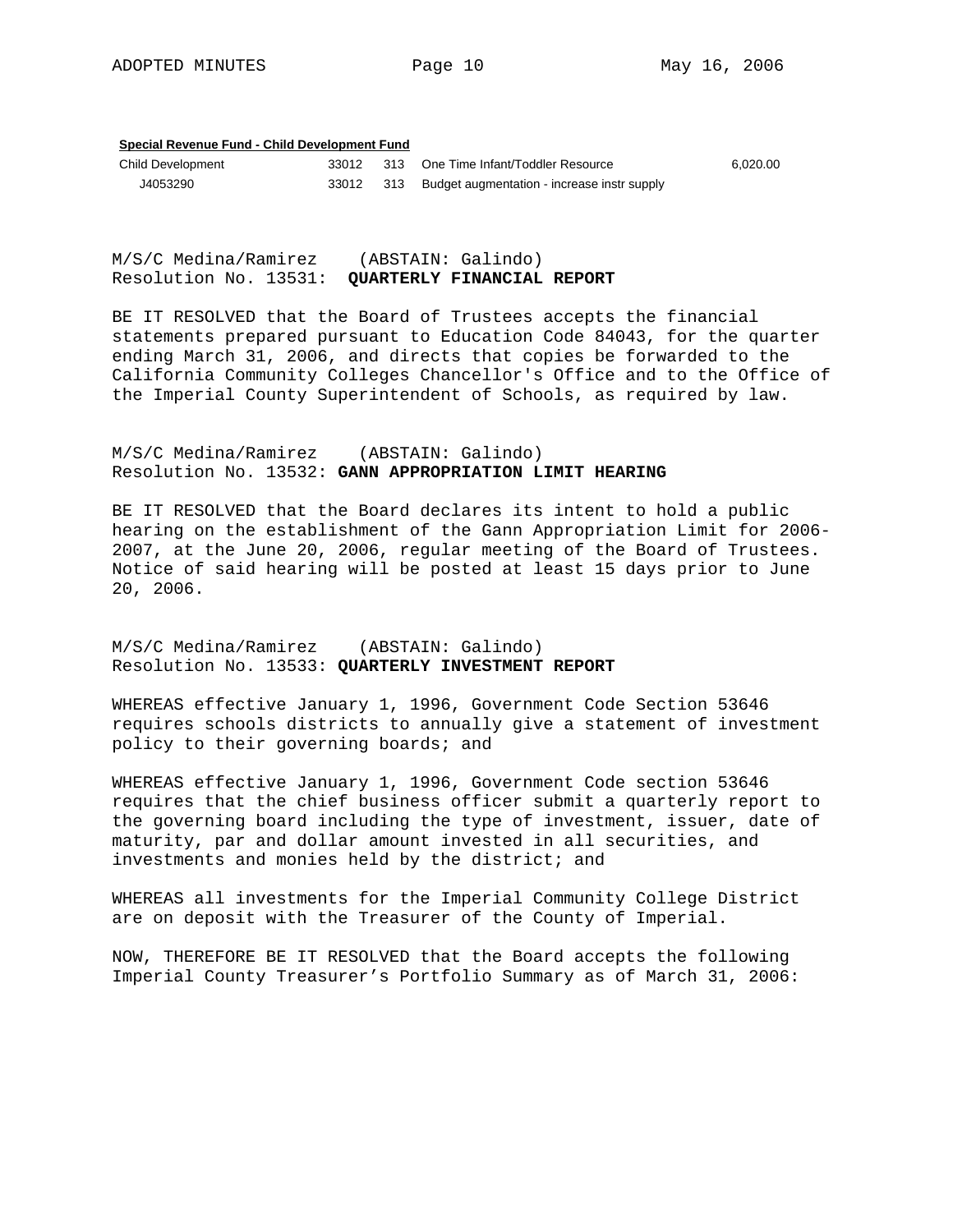M/S/C Medina/Ramirez Resolution No. 13534: **CLASSIFIED SCHOOL EMPLOYEES WEEK: MAY 21-27, 2006**

WHEREAS, classified professionals provide valuable services to the school and students of the Imperial Community College District; and

WHEREAS, classified professionals contribute to the establishment and promotions of a positive instructional environment; and

WHEREAS, classified professionals serve a vital role in providing for the welfare and safety of Imperial Community College District's students; and

WHEREAS, classified professionals employed by the Imperial Community College District strive for excellence in all areas relative to the educational community;

THEREFORE, BE IT RESOLVED, that the Imperial Community College District hereby recognizes and wishes to honor the contribution of the classified professionals to quality education in the state of California and in the Imperial Community College District and declares the week of May 21-27, 2006, as Classified School Employee Week in the Imperial Community College District.

M/S/C Cardenas/Medina Resolution No. 13535: **2006-2007 DIVISION CHAIR APPOINTMENT**

BE IT RESOLVED that the following individuals have been elected to act as Division Chairs in their respective divisions for the 2006-2007 academic year:

### DIVISION CHAIRPERSON

| Krista Byrd      |
|------------------|
| Valerie Rodgers  |
| David Zielinski  |
| David Drury      |
| Dr. Melani Guinn |
| Dr. Lianna Zhao  |
|                  |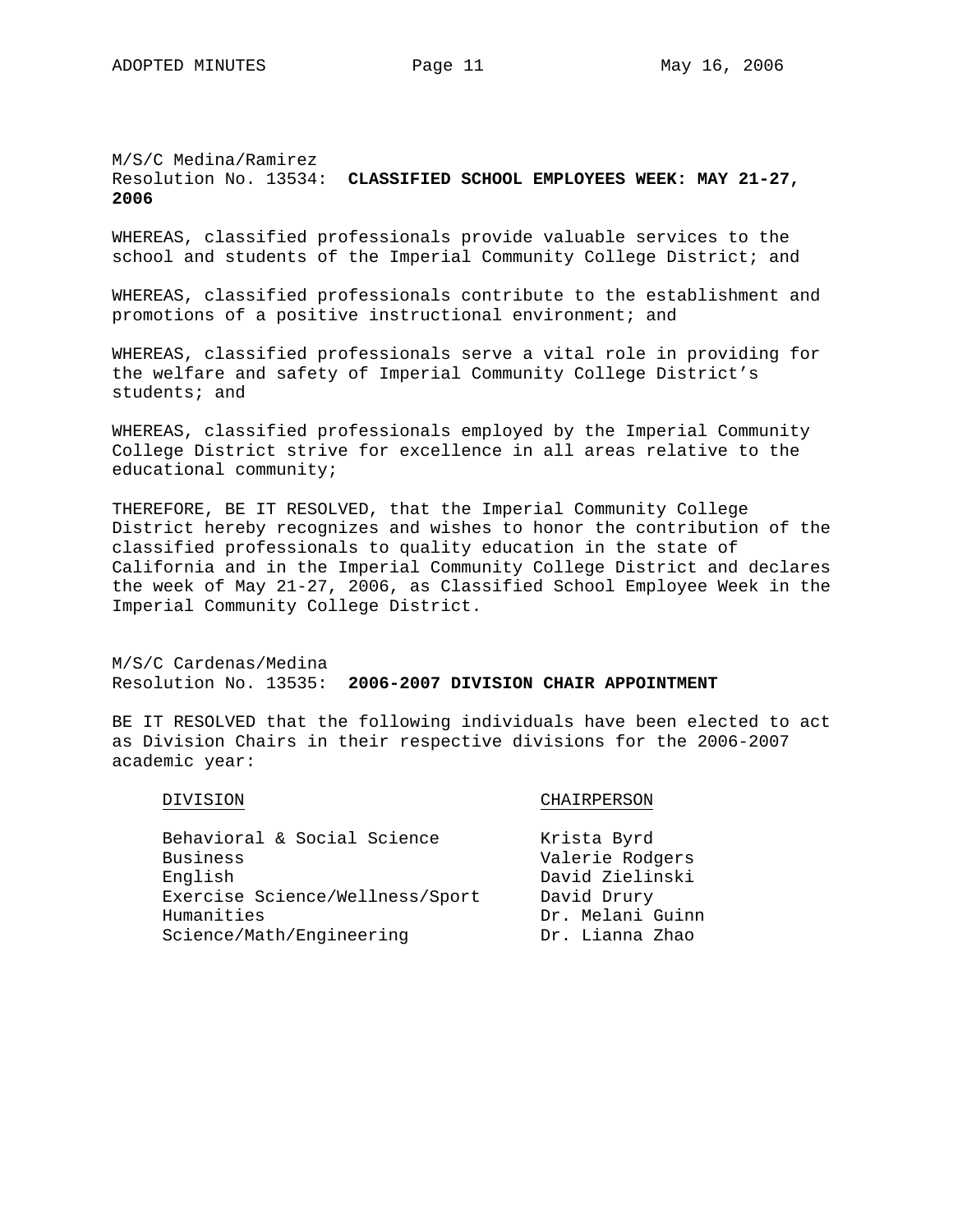### M/S/C Cardenas/Medina Resolution No. 13536: **AGREEMENT FOR CHILD CARE SERVICES**

BE IT RESOLVED that the Governing Board of the Imperial Community College District authorizes entering into local agreement number CPKR-5135 project number 13-6315-00-5, for fiscal year 2005-2006, in the amount of \$1,756.00, with the California State Department of Education for Pre-Kindergarten Resource Contracts, and that Dr. Paul Pai, Superintendent/President, and the Vice President for Academic Services are authorized to sign the transaction for the Governing Board.

M/S/C Cardenas/Medina Resolution No. 13537: **INSTITUTIONAL STUDENT LEARNING OUTCOMES**

BE IT RESOLVED that the Board approves the following recommendation of the Academic Senate (4/5/06), with acknowledgement from the College Council (4/10/06) and the Associated Student Government (4/3/06):

Whereas, the governing board has agreed that the IVC Academic Senate will provide campus-wide leadership in the development and assessment of institutional student learning outcomes; and

Whereas, workshops and forums presented on campus resulted in the determination of five principles of student learning: Communication Skills, Critical Thinking Skills, Personal Responsibility, Information Literacy, and Global Awareness; and

Whereas, these principles of student learning may be approached differently by different disciplines of study; and

Whereas, the Institutional Student Learning Outcomes need to be broad enough to allow for diversity of interpretation and application within the various disciplines of the general education program; and

Whereas, the IVC Academic Senate feels that the five principles are the most effective way of establishing institutional student learning priorities;

Therefore, the Imperial Valley College Academic Senate hereby recommends to the Board of Trustees that the governing board adopt BP 1210:

### *Institutional Student Learning Outcomes – "The graduates of Imperial Valley College will demonstrate communication skills, critical thinking skills, personal responsibility, information literacy, and global awareness as a result of their educational experience at this institution."*

Furthermore, the Imperial Valley College Academic Senate hereby recommends that the Board of Trustees direct that this statement of institutional student learning be published immediately following the Mission Statement in college publications.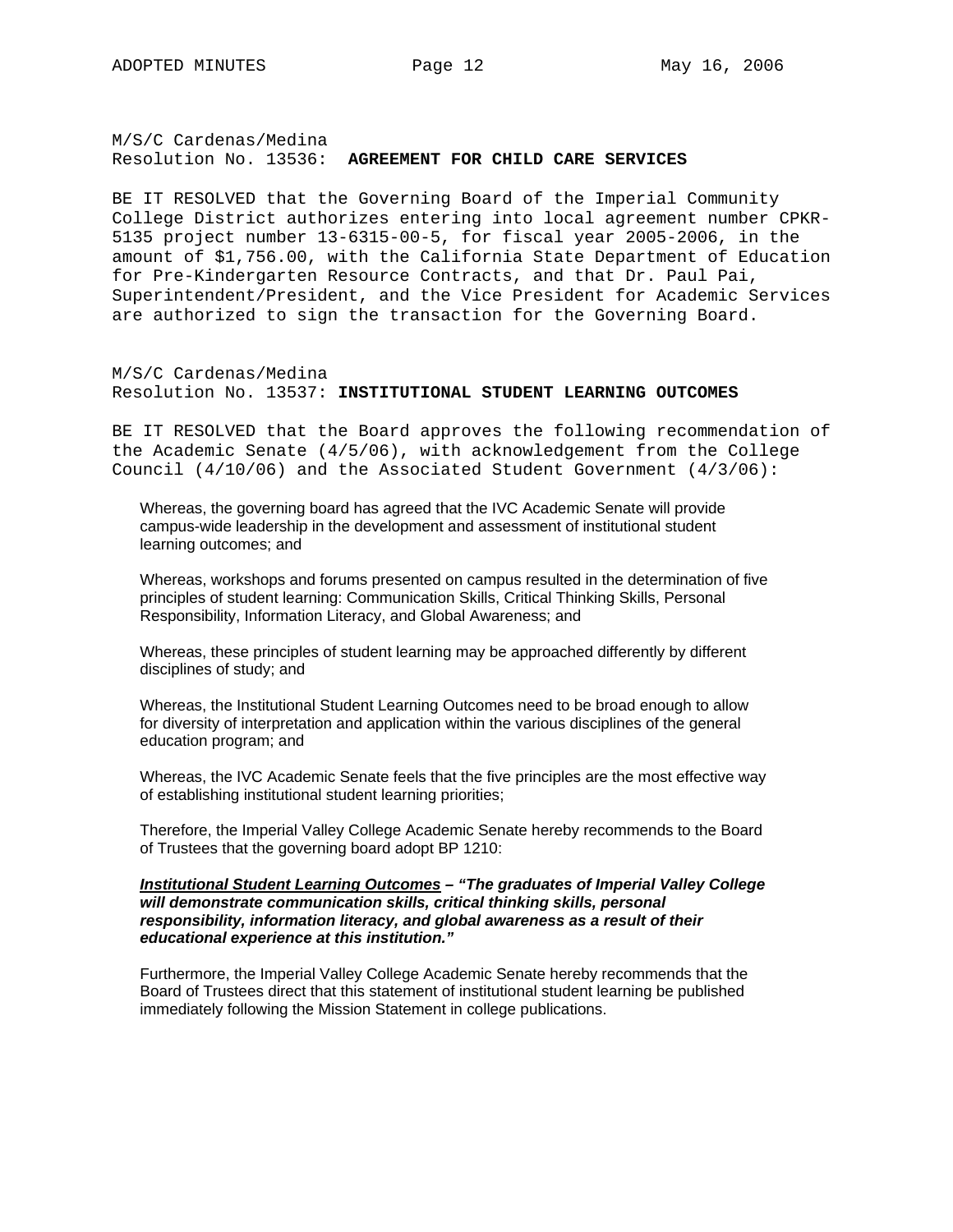### M/S/C Cardenas/Medina

### Resolution No. 13538: **DEGREE/CERTIFICATE REVISIONS, INACTIVE DEGREES/CERTIFICATES, DEGREE/CERTIFICATE DELETIONS, NEW COURSES, COURSE REVISIONS, INACTIVE COURSES, COURSE DELETIONS, NONCREDIT/COMMUNITY CLASSES**

WHEREAS, program and courses within the program have been approved by the curriculum committee and instructional administration, and satisfy all applicable requirements of Title 5 regulations. All provisions of Title 5, Section 55130(b) have been considered. All factors, taken as a whole, support the establishment and maintenance of the proposed instructional program.

BE IT RESOLVED that the Board approves the recommendation of the Curriculum and Instruction Committee on December 1, 2005, February 16 and March 2, 16, 30, 2006, and the Academic Senate dated May 3, 2006 as follows:

### Revised Degrees/Certificates

Business Accounting Technician Major and Certificate Revisions Business Administrative Assistant Major and Certificate Revisions Business Office Technician Major and Certificate Revisions Employment Readiness Certificate Multimedia Certificate Emergency Medical Technician - Paramedic Certificate Pharmacy Technician Certificate Spanish: Native Speakers Major

### Inactive Degrees/Certificates

Environmental Technology Major (0715) Environmental Technology Certificate (5137) Recreation Major (0312) Recreation Certificate (5270) Hospitality Certificate (5480)

### Deleted Degrees/Certificates

Business Retail Supervision Certificate

New Courses

```
AHP 108 - Introduction to Pharmacy Technology (2.0) 
AHP 130 - Calculation and Pharmacology for Pharmacy Technician (3.0) 
AHP 140 - Pharmacy Technician Operations (5.0) 
ART/CIS 134 - Web Publishing with Dreamweaver 1 (1.0) 
ART/CIS 135 - Web Publishing with Dreamweaver 2 (1.0) 
ART/CIS 136 - Web Publishing with Dreamweaver 3 (1.0) 
ART/CIS 146 - Adobe Photoshop 1 (1.0) 
ART/CIS 147 - Adobe Photoshop 2 (1.0) 
ART/CIS 148 - Adobe Photoshop 3 (1.0)
```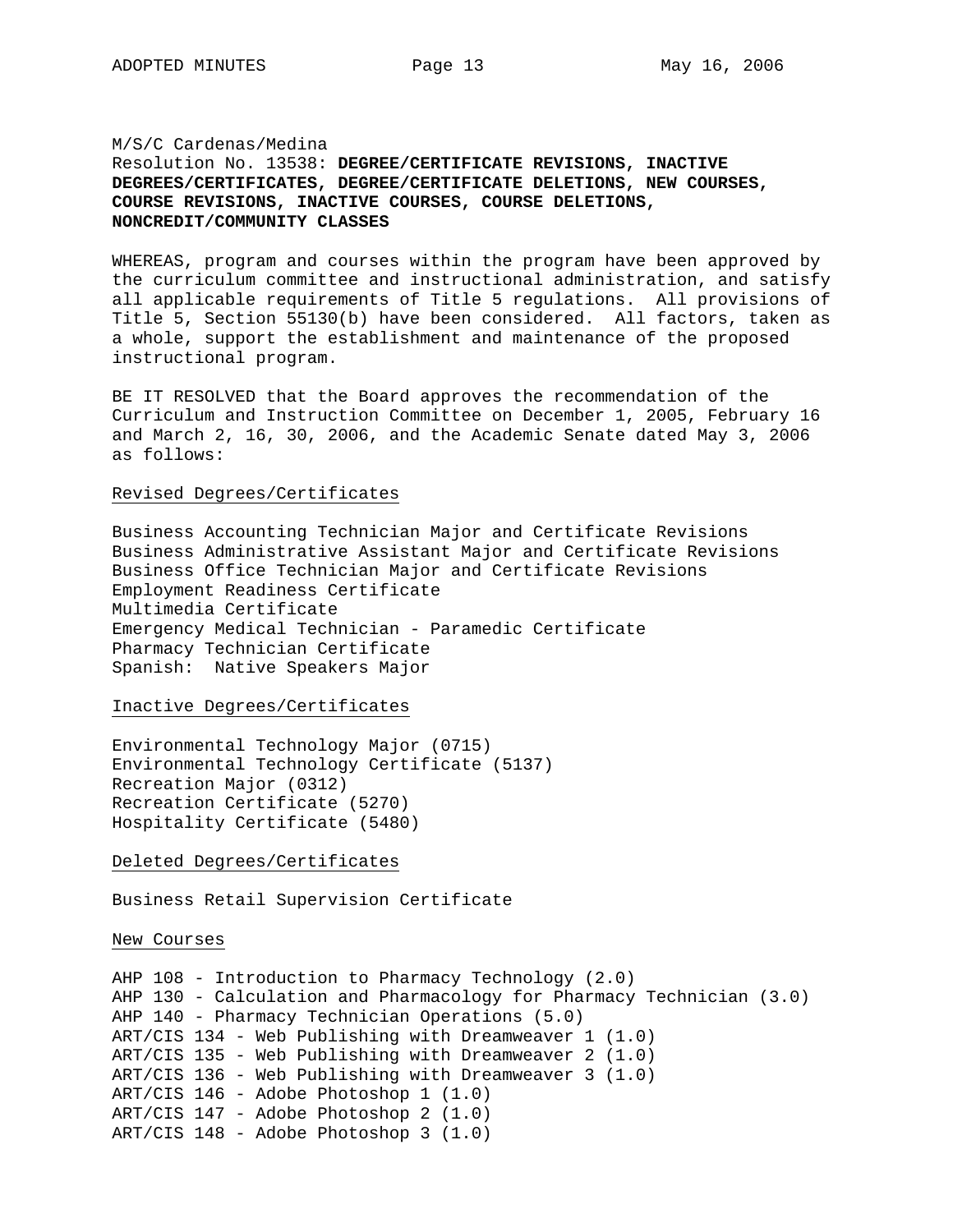```
ART/CIS 152 - Camtasia Studio (1.0) 
HIST 140 - East Asian History (3.0) 
HIST 150 - Survey of African History (3.0) 
HIST 160 - Middle East from 600 (3.0) 
HIST 280 - Research Topics in History 
NURS 090 - Nursing Re-Entry Skills Laboratory I (1.0) 
NURS 092 - Nursing Re-Entry Skills Laboratory II (1.0) 
NURS 094 - Nursing Re-Entry Skills Laboratory III (1.0) 
NURS 096 - Nursing Re-Entry Skills Laboratory IV (1.0) 
NURS 245 - NCLEX Preparation for First Time Test Takers (3.0) 
NURS 246 - NCLEX Preparation II (6.0) 
PE 105 - Public Safety Fitness (1.0) 
PE 142 - Swimming-Advanced (1.0) 
PE 106 - Walking/Jogging Fitness (1.0) 
SPAN 216 - Spanish for Health Care Professionals (3.0) 
AHP 120 - Pharmacy Technician Body Systems I (3.0) 
PE 107 - Aquatic Exercise (1.0)
AHP 125 - Pharmacy Technician Body Systems II (3.0) 
BUS 167 - Machine Calculation (1.0) 
BUS 169 - Records Management (2.0) 
BUS 180 - Microsoft Office for the Workplace (4.0) 
EMTP 225 - Emergency Medical Technician - Paramedic Clinical 1 (3.5) 
EMTP 235 - Emergency Medical Technician - Paramedic Field I (6.5) 
EMTP 245 - Emergency Medical Technician - Paramedic Field II (5.5) 
CHEM 198 – Special Topics – Integrated Chemistry 
CHEM 140 - Integrated Chemistry
```
Revised Courses

BIOL 202 – Human Anatomy & Physiology BIOL 206 - Human Physiology ENGL 063 – Low Intermediate Oral English for ESL ENGL 064 – Intermediate Oral English for ESL ENGL 065 – High Intermediate Oral English for ESL ENGL 073 – Beginning Reading & Vocabulary for ESL II ENGL 074 – Vocabulary & Phrasal Verbs I ENGL 075 – Vocabulary & Phrasal Verbs II ENGL 076 – Vocabulary & Idioms for Advanced ESL ENGL 086 – Reading II: Basic Development ENGL 087 – Reading II: Basic Development ENGL 088 – Reading III: Intermediate Development ENGL 089 – Reading III: Intermediate Development ENGL 091 – Beginning Grammar & Composition for ESL ENGL 092 – Low Intermediate Grammar & Composition for ESL ENGL 093 – Intermediate Grammar & Composition for ESL ENGL 094 – High Intermediate Grammar & Composition for ESL ENGL 095 – The Writing Process for Advanced ESL ENGL 096 – Writing Fundamentals, First Semester ENGL 097 – Writing Fundamentals, Second Semester ENGL 098 – Basic English Composition

ENGL 100 – Basic English Composition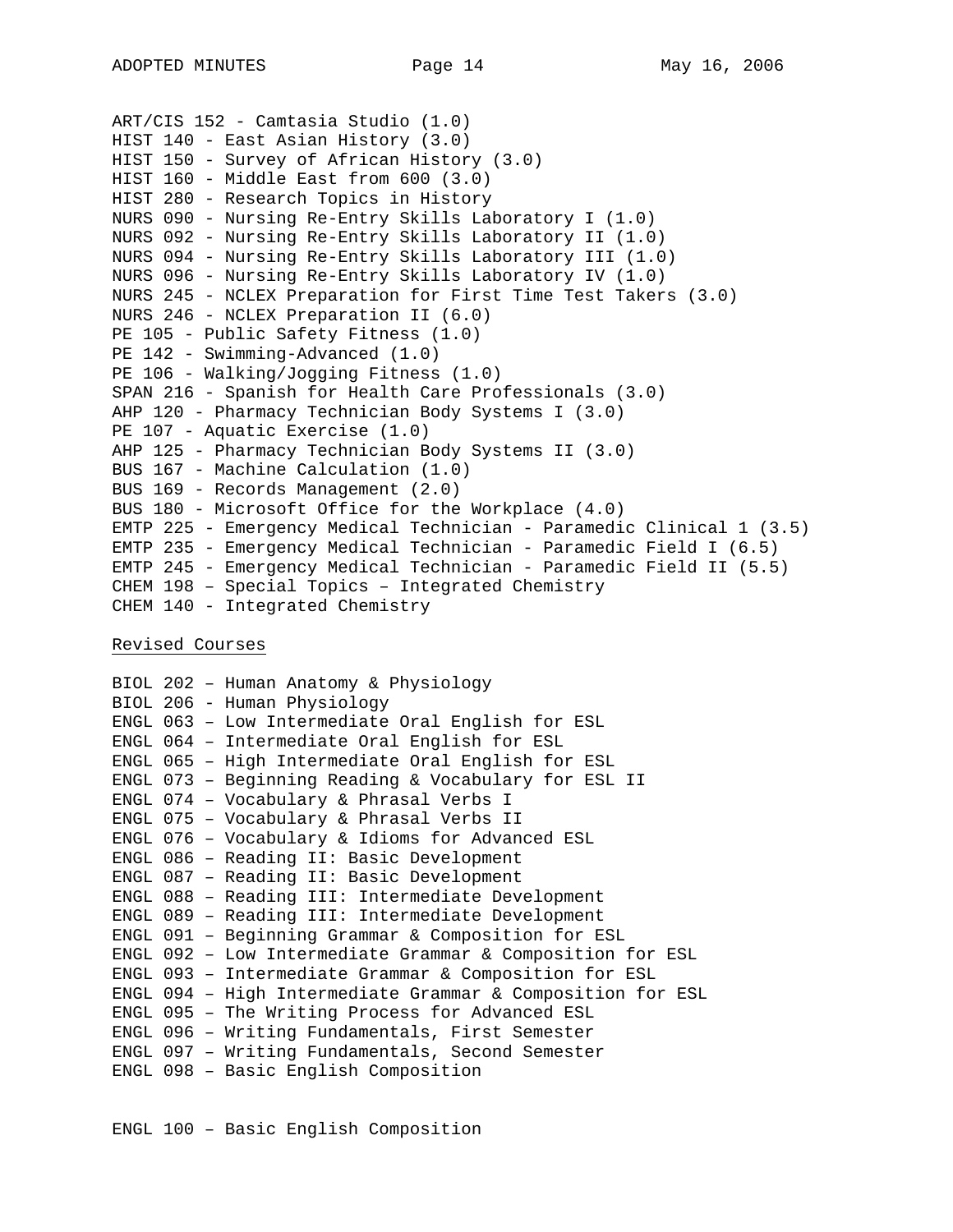```
ENGL 101 – Reading Composition 
ENGL 111 – Reading IV: Analytical & Critical Reading 
BUS 810 – Customer Service Series 
AJ/CSI 102 - Concepts of Criminal Law (3.0) 
AJ/CSI 120 - Public Safety Communications (3.0) 
BUS 152 - Basic Keyboarding (1.0) 
BUS 154 - Beginning Keyboarding and Document Formatting (3.0) 
BUS 164 - Office Technology and Procedures I (3.0) 
BUS 172 - Office Technology and Procedures 2 (3.0) 
BUS 176 - Office Transcription (1.0) 
BUS 191 - Real Estate Practices (3.0) 
CIS 102 - Computer Applications Lab (1.0) 
CIS 106 - PC Maintenance & Repair (3.0) 
CIS 132 - Front Page I (1.0) 
ENGL/HUM 230 - Introduction to Film History and Criticism (3.0) 
HIST 120 - United States to 1877 (3.0) 
HIST 121 - United States from 1877 (3.0) 
PE 131 - Adapted Sports 
SPAN 116 - Spanish for Health Care Professionals 
CIS 110 – Windows Operating System 
CIS 120 – Microsoft Word I 
CIS 121 – Microsoft Word II 
CIS 122 – Desktop Publishing 
CIS 124 – Excel I 
CIS 125 – Excel II 
CIS 128 – Access 
CIS 130 – PowerPoint I 
CIS 131 – PowerPoint II 
CIS 132 – Frontpage I 
CIS 132 – Frontpage II
```
Inactive Courses

ENVT 100 - Introduction to Environmental Technology (4.0) ENVT 103 - Hazardous Waste Generation/Reduction/Treatment (3.0) ENVT 105 - Hazardous Materials Management Applications (3.0) ENVT 107 - Hazardous Waste Management Applications (3.0) ENVT 109 - Health Effects of Hazardous Materials (3.0) ENVT 120 - Hazardous Materials for the first Responder (4.0) ENVT 121 - Safety, Emergency Response, and Spill Control (2.0) HOSP 100 - Introduction to the Hospitality Industry (3.0) HOSP 102 - Safety and Sanitation (3.0) HOSP 104 - Dining Room Services (3.0) REC 100 - Introduction to Leisure (3.0) REC 101 - Social Recreation (3.0) REC 102 - Outdoor Recreation (3.0) REC 103 - Recreation for Special Groups (4.0)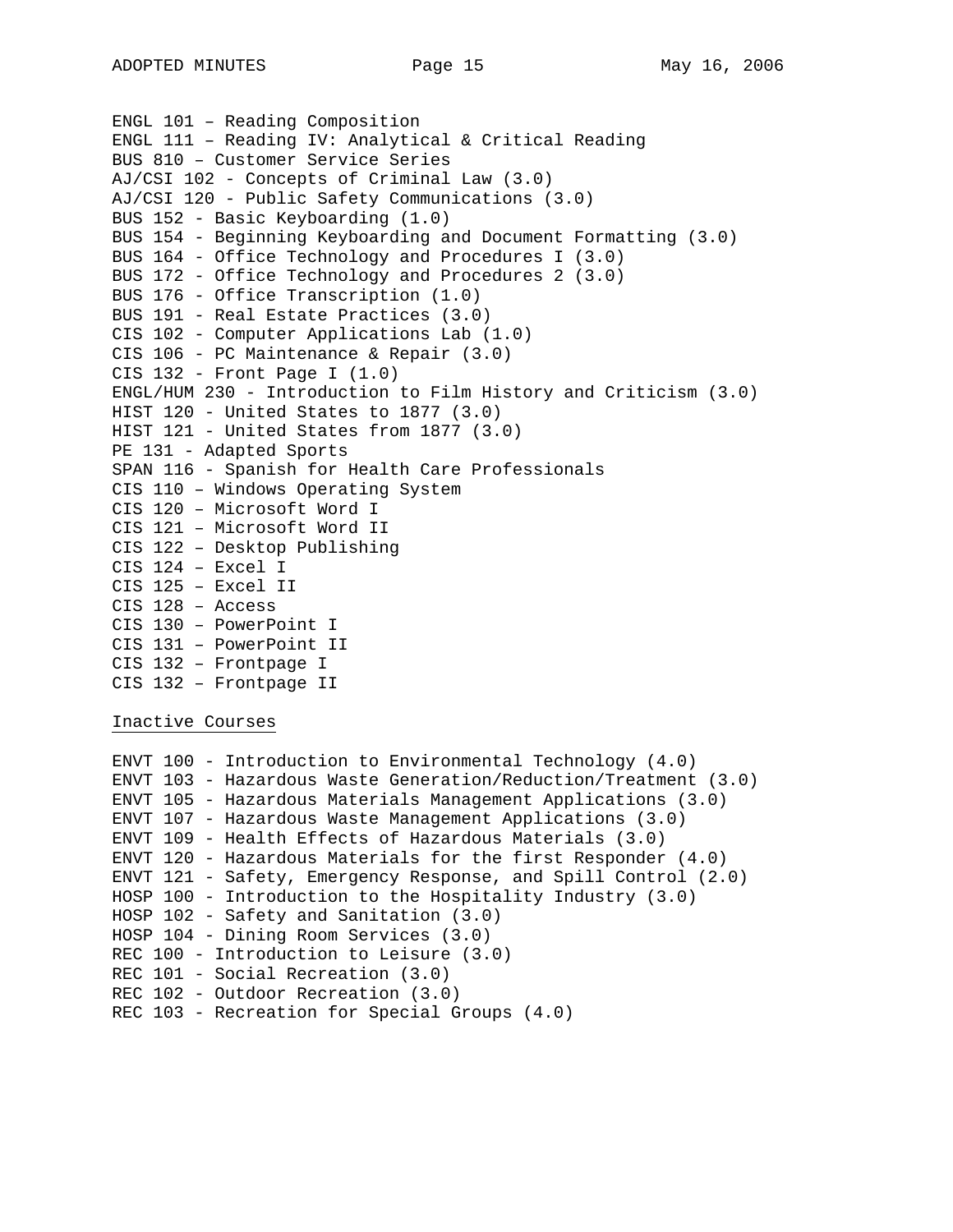Deleted Courses

ANTH 114 – Prehistoric Ceramics ANTH 214 – Advanced Prehistoric Ceramics BUS 040 – Targeting Customers BUS 041 - Merchandising and Pricing BUS 042 - Communicating with the Customer BUS 043 - Asset Protection BUS 146 - Small Business Management BUS 174 - Document Processing AHP 110 - Pharmacy Technician I (6.0) AHP 112 - Pharmacy Technician II (6.0) BUS 166 - Machine Calculation (1.0) BUS 168 - Records Management (2.0) BUS 178 - Microsoft Office for the Workplace (4.0) EMTP 240 - Emergency Medical Technician - Paramedic Field 1 (9.5) EMTP 250 - Emergency Medical Technician - Paramedic Field 2 (8.0) CIS 206 – Programming in COBOL

Noncredit/Community Classes

ESL 820 – ESL for Beginning Literacy ESL 821 – ESL for Beginning Literacy ESL 824 – ESL for Survival English ESL 825 – ESL for Survival English LRNA 800 – Supervised Tutoring

M/S/C Cardenas/Medina Resolution No. 13539: **RIDE SHARE PROGRAM** 

BE IT RESOLVED that the Board accepts, with appreciation, the Imperial Valley Association of Government's "Imperial Valley College Rideshare Program Design Research Results and Findings and Rideshare Program Recommendations" prepared by Inland Transportation Services in association with Transportation Management Services, with development and implementation of a Rideshare Program to commence following the relocation of parking lots for construction of the Science Building.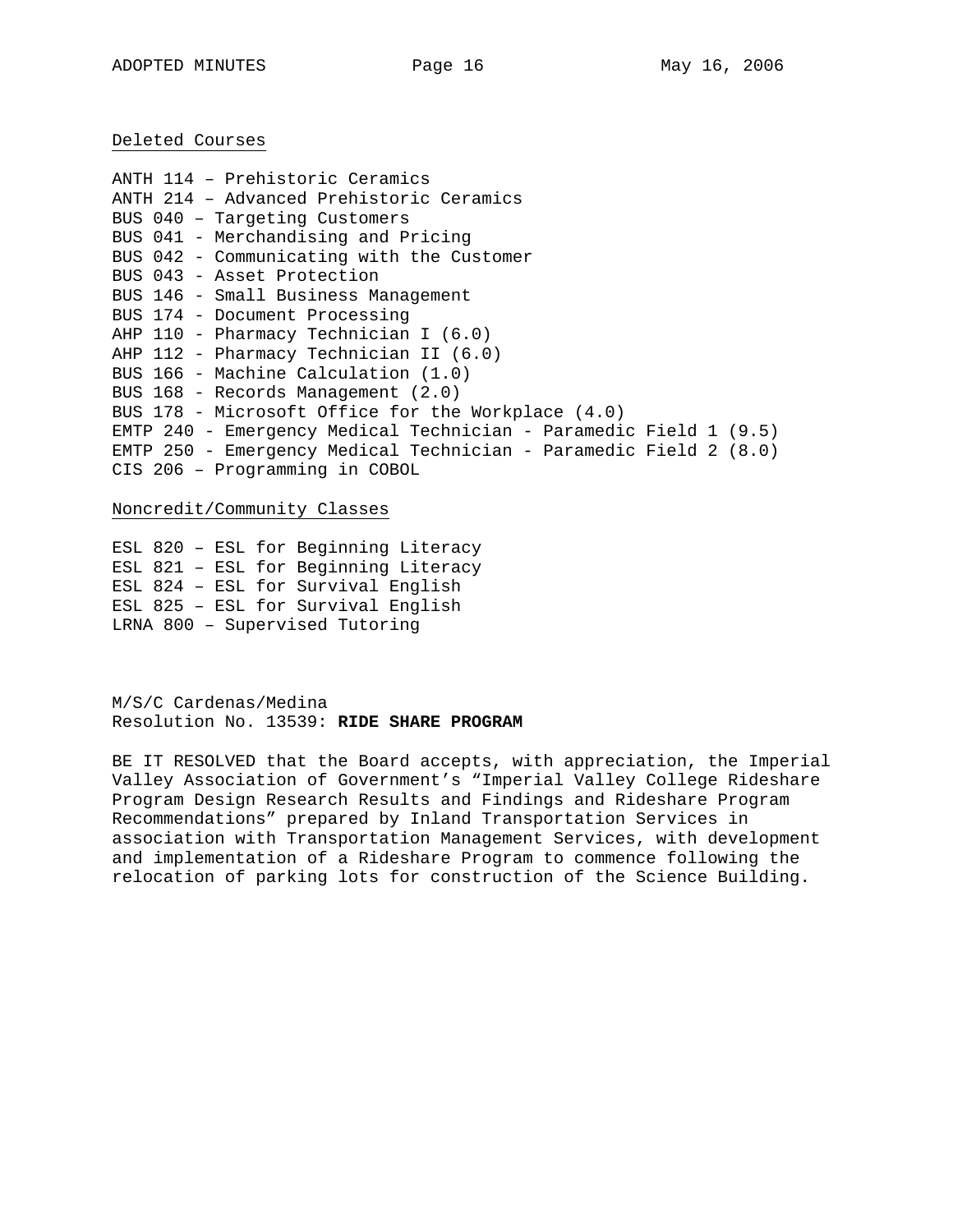M/S/C Cardenas/Medina Resolution No. 13540: **2005-2006 CANDIDATES FOR GRADUATION**

BE IT RSOLVED that the Board approves the following 2005-2006 Candidates for Graduation:

### **FALL 2005 GRADUATES:**

Acosta-Angel, Christopher, A.A. Garcia, Sylvia, A.S. Acosta, Gerardo, A.A., A.S. Gianola, Lorena, A.S. Quintal, Anastacio, A.S. Adkins, Stephanie, A.S. Godinez, Amanda, A.S. Ramirez, Avelina, A.S. Aguilar, Olivia, A.A. Gonzalez, Cynthia, A.S. Ramirez, Victor, A.S. Aguilar, Roxanne, A.A., A.S. Rangel, Joaquin, A.S. Aguirre, Joel, A.A. Gonzalez, Lizbeth, A.A. Reyes, Eduardo, A.S. Gonzalez, Luz, A.A. Reyes, Linda, A.A. Amaro, Alejandra, A.S. Andrade, Yazmin, A.A. Granados, Nancy, A.A. Richmond, Sabrina, A.A. Andrews, Stephanie, A.A. Gray, Erin, A.A. Arredondo, Claudia, A.S. Guerrero, Emma, A.A. Rios, Sylvia, A.S. Arroyo, Juan, A.A. Gutierrez, Cynthia, A.A. Rivas, Sonia, A.S. Arthur, James, A.A. Guzman, Mirian, A.A. Rivera Luna, Beatriz, A.A. Bennett, Nicole, A.S. Robles, Mayra, A.S. Betz, John, A.A. Rodarte, Alejandra, A.A. Bueno, Christina, A.S. Herrera, Rosa, A.S. Rodriguez, Karla, A.S. Calip, Celena, A.A. Hudson, Linda, A.S. Carpio, Jose, A.S. Ibarra, Gabriel, A.A. Romero, Maria, A.S. Carreno, Sonia, A.A. Ibarra, Karina, A.S. Rosales, Adriana, A.S. Carrillo, Christina, A.S. Rosette, Douglas, A.S. Rosette, Douglas, A.S. Castro, Edward, A.S. Izaguirre, Pamela, A.A. Juarez, Angela, A.A. Salorio, Carlos, A.S. Chavarria, Cynthia, A.A. King, Tracy , A.A. Sanchez, Frank, A.A. Chavira, Paola, A.S. Lopez, Carlos, A.S. Sandoval, Angel, A.A. Conway, Jessica, A.A. Luna, Julie, A.A. Silva, Beatriz, A.A. Conway, Shaina, A.A. Manriquez, Diana, A.S. Soria, Jose, A.S. Correa, Marco, A.S. Martinez, Rafael, A.S. Sornia, Denise, A.A. Dart, Raylene, A.S. Mayes, William, A.A., A.S. Tabarez, Frances, A.A. Davila, Daniela, A.A. McCormack, Jason, A.A. De la Cruz, Mary, A.S. Melendrez, Miguel, A.S. Torres, Obdulia, A.S. Mendoza, Jesus, A.A. Tiznado, Guadalupe, A.A. De La Torre, Alexis, A.S. Meza, Monica, A.A. Valencia, Sarai, A.S. Denault, John, A.S. Mojica, Jeanisa, A.S. Valenzuela, Larry, A.A. Diaz, Leonor, A.A. Montano, Medardo, A.S. Valenzuela, Valerie, A.A. Din, Patricia, A.S. Morrison, Adriana, A.A. Vazquez, Maria, A.A. Estrada, George, A.S. Munoz, Anthony, A.A. Velasco, Armando, A.A. Ferraes, Emmanuel, A.A. Velazquez, Claudia, A.A. Figueroa, Nancy, A.S. Venturini, Theresa, A.S. Ortiz, Veronica, A.S. Walker, Suhail, A.S. Flores, Laura, A.S. Osoria, Sara, A.S. Weatherspoon, Peggy, A.S. Garcia, Carolina, A.A. Padilla, Adriana, A.A. Weekes, Kristen, A.S. Garcia, Celia, A.A. Zills, Michael, A.A. Garcia, Guadalupe, A.S. Parra, Julian, A.A.

### **WINTER 2006 GRADUATES:**

Cervantes, Jorge, A.A. Landin, Brenda, A.A. Palomera, Edith, A.S. Lorenzo, Daniel, A.A. Pena Gudino, Tanya, A.S. Espinoza, Roxana, A.A. Mendivil, Cynthia, A.A. Ramirez, Marina, A.S. Murga, Maria, A.S. Salcido, Regina, A.S. Gutierrez-Villa, Rosa, A.A. Olivas, Miguel, A.A. Shiffer, Erika, A.S. Kerns, Dustin, A.A. Olmos, Erik, A.A.

Zaragoza, Fernando, A.S.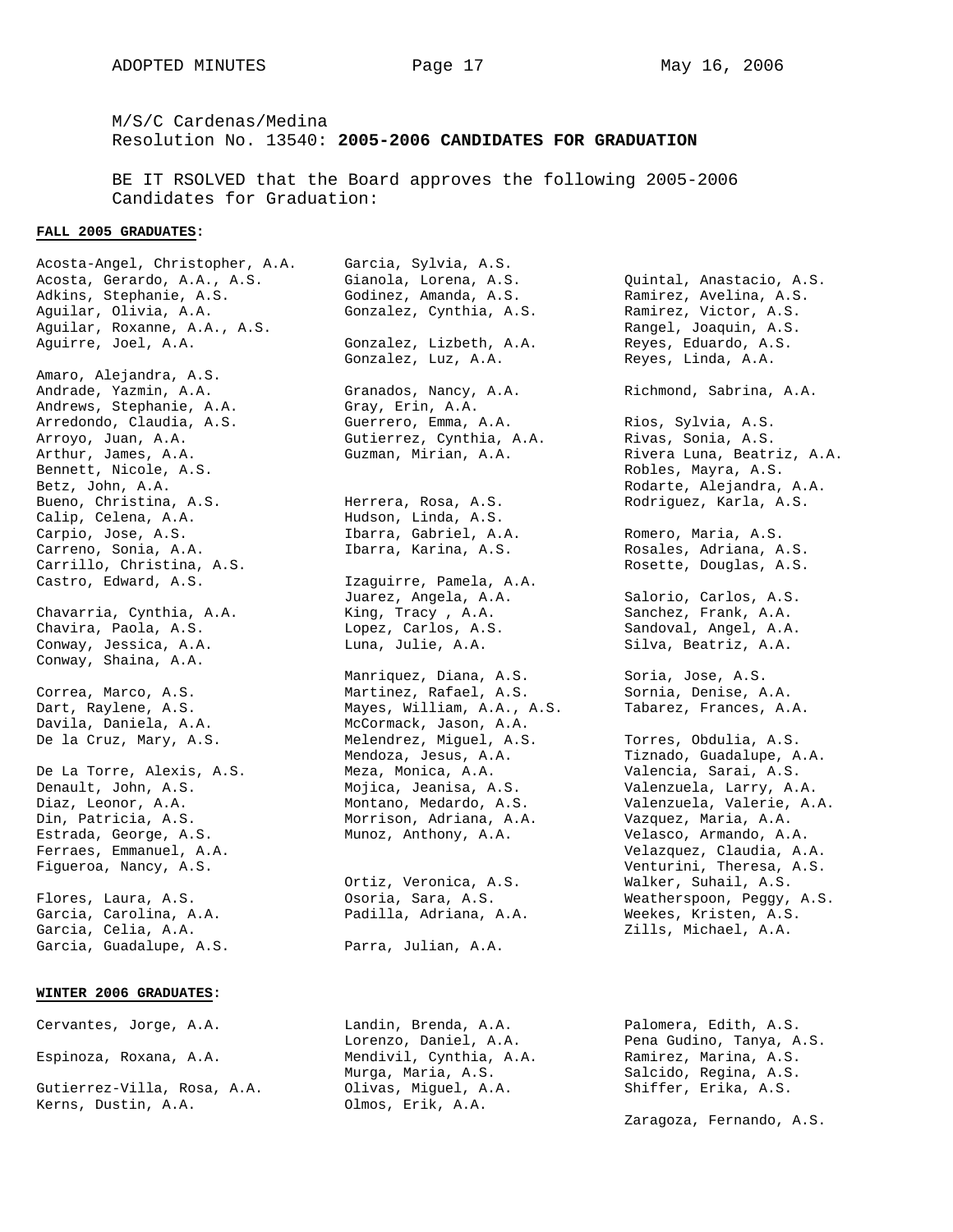### **SPRING 2006 GRADUATES:**

Adams, Jazmin, A.S. Gomez, Diana, A.A. Padilla, Alberto, A.A. Aguilar, Briceida, A.A. Gomez, Evelynn, A.A. Padilla, Eduardo, A.A. Aguilar, Patricia, A.A. Gomez, Mayra, A.A. Padilla, Shannon, A.S. Alcantra, Terence, A.A. Gomez, Ulises, A.A. Page, Marco, A.A. Gomez Jr., Jose, A.A. Palomares, Reyko, A.S. Ancheta, Jessica, A.S. Gonsalez, Marla, A.A., A.S. Peralta, Andres, A.A., A.S. Angulo, Ariana, A.A. Gonzalez, Bianka, A.A. Peralta, Jazmin, A.A. Angulo, Goalberto, A.S. Gonzalez Jr., Christopher, A.A. Peralta, Maribel, A.A. Armstrong, Julieta, A.S. Gonzalez, Dulce, A.A. Perez, Alejandra, A.A. Arreola-Ponce, Arleen, A.A. Gonzalez, Gabriel, A.S. Perez, Alma, A.A. Arroyo, Jose, A.A. Gonzalez, Juan, A.S. Perez, Amanda, A.A. Avalos, Maria, A.A. Gonzalez, Maria, A.A. Ponce, Adriana, A.S. Gonzalez, Marla, A.A., A.S. Avendaño Jr., Alfonso, A.S. Griego, Romelia, A.S. Perez, Jessica, A.A. Avila, Raul, A.A. Groves-Shorter, Kellie, A.A. Poor III, David, A.S. Barajas Rodriguez, Michelle, A.S. Guieb, Monica, A.S. Pope, Wendy, A.S. Barrera, Maria, A.A. Gunderson, Laura, A.S. Portales, Elizabeth, A.A. Barringer, Judith, A.A. Gutierrez, Daniela, A.A. Pritchard, Justin, A.A. Bedollo C., Maria, A.A. Gutierrez, Maria, A.A., A.S. Quintero, Juan, A.A. Benitez, Jaime, A.S. Ramirez, Abril, A.S. Ramirez, Abril, A.S. Benitez-Fernandez, Diana, A.S. Guzman, Carlos, A.A. Ramirez, Irlanda, A.S. Bolaños, Vanessa, A.A. Guzman, Erica, A.S. Ramirez, Isela, A.S. Bravo, Luz, A.S. Halcon, Vanessa, A.S. Ramirez, Juana, A.A. Briceño, Rosalva, A.A. Harrell, Shanitan, A.S. Ramirez, Mayra, A.A. Burgos-Quintero, Imelda, A.A. Hathaway, Luz, A.A. Ramirez, Mike, A.S. Burgueño, Jesus, A.S. He, Kailei, A.S. Raya, Carmen, A.A. Calatayud, Ricky, A.S. Hernandez, Alicia, A.A. Reece, Christopher, A.S. Camacho, Lucero, A.S. Hernandez, Melina, A.A. Reyes, Diana, A.A. Camacho III, Rito, A.S. Hernandez, Richard, A.S. Reyes, Veronica, A.S. Campos, Ana, A.A. Hernandez-Caro, Elsa, A.A. Rhoades, Shayvonne, A.A. Campos, Ignacio, A.S. Herrera, Cinthia, A.S. Rivas, Erika, A.S. Campos, Martin, A.A. Herrera, Jennifer, A.A. Rivas, Zahira, A.A. Cardenas, Lisa, A.A. Herrera, Karla, A.A. Rizo, Marlene, A.S. Cardenas-Trujillo, Adriana, A.S. Herrera, Melyna, A.A. Robinson, Marsha, A.S. Carrion, Dominique, A.S. Holder, Joannie, A.S. Robinson, Megan, A.A. Castellanos Jr., Norberto, A.A. Huerta, Maritza, A.S. Robles, Manuel, A.S. Castellanos-Chiang, Vanessa, A.S. Ibarra, Liliana, A.A. Robles, Maria, A.A. Castillo, Jennifer, A.A. Iqueda, Raul, A.S. Rodarte, Ruben, A.S. Castro, Nancy, A.A. Jackson, Sharice, A.S. Rodriguez, Joanna, A.S. Ceballos, Alfonso, A.S. Jackson, Zubeida, A.S. Rodriguez-Patino, Roxana, A.S. Cervantes, America, A.A. Jones, Benjamin, A.S. Rodriguez, Porfirio, A.S. Cervantes, Christina, A.A. Kubeck, Kilah, A.A. Rojas, Michelle, A.S. Chairez, Maritza, A.S. Kunzler, Teresa, A.S. Rosas, Guadalupe, A.A. Chase, Shane, A.A. Leal Castillo, Irene, A.A. Ruiz, Grisel, A.S. Chavez, Ana, A.A. Lee, Danley, A.S. Ruiz-Romero, Mitzi, A.A. Chavez, Yvonne, A.S. Legaspi Jr., Victor, A.S. Ruvalcaba, Christina, A.A. Chavez, Zulema, A.A. Lizarraga, Jorge, A.S. Saldaña, Ivette, A.A. Chee, Hector, A.S. Lopez, Bianca, A.S. Salgado, Hector, A.A. Contreras, Antonio, A.S. Lopez, Elizabeth, A.S. Samaniego, Agustina, A.A. Contreras, Linda, A.A. Lopez, Ernesto, A.A. Sanchez, Elissa, A.A. Cooley, Jacob, A.S. Lopez, Karina, A.A. Sanchez, Evelyn, A.S. Coon, Mark, A.S. Lopez, Priscilla, A.A. Sanchez, Heriberto, A.A. Cornejo, Linda, A.S. Lopez, Rene, A.S. Sanchez Velasquez, Veronica, A.A. Cortez, Claudia, A.S. Sandoval, Carlos, A.A. Sandoval, Carlos, A.A. Cortez, Sandy, A.S. Lugo, Bianca, A.S. Sandoval, Evelyn, A.S. Cortez Mojica, Octavio, A.A. Luna, Aracely, A.A. Sandoval, Mercy, A.S. Cotero, Giovanni, A.S. Luna Aguirre, Natalia, A.S. Sandoval Gastelum, Cecilia, A.A., Cruz, Jesus, A.S. Macias-Rios, Francisco, A.A. Santiesteban, Norma, A.A. Culp, Samantha, A.S. Madrigal, Evelyn, A.S. Semmes, Jacqueline, A.A. Darby, Griselda, A.S. Magaña, Carla, A.A. Sevilla Ochoa, Claudia, A.A. Cruz, Jesus, A.S. Macias-Rios, Francisco, A.A. Santiesteban, Norma, A.A. Madrigal, Evelyn, A.S. Semmes, Jacqueline, A.A. Darby, Griselda, A.S.

De Armas, Elizabeth, A.S. Marquez, Zila, A.A. Shiffer, Eddie, A.A.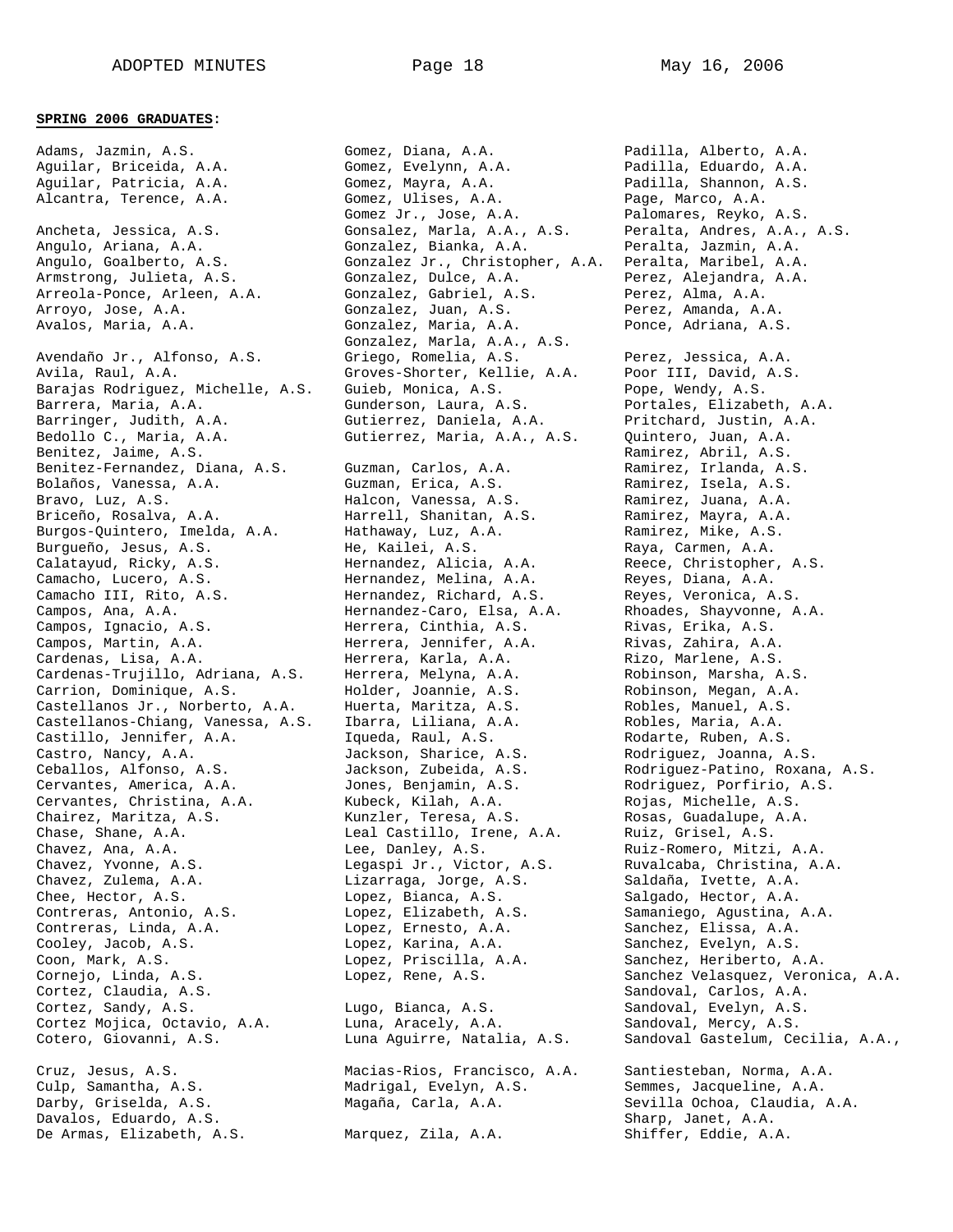Duong, My-Tu, A.S. Escoto, Gabriela, A.S. Miron, Jennifer, A.S. Thomas, Stefanie, A.A. Espinoza, Victor, A.S. Mojica, Cristina, A.S. Toledo, Magaly, A.S. Esquivel, Monica, A.A. Mora, Adrianna, A.A. Torres, Merlina, A.S. Estrada, Yahaira, A.A. Mora, Sergio, A.A., A.S. Torres, Harvey, A.S. Eyer, Jennifer, A.S. Morales, Elena, A.A. Uribe, Francisco, A.A. Fernandez, Ana, A.A. Valles Soto, Erika, A.S. Flores, MaryAnn, A.A. Muro, Miriam, A.S. Verdugo, Andro, A.A. Flores, Priscilla, A.A. Murray, Monica, A.A., A.S. Villafuerte, Laura, A.S. Fonseca, Elizabeth, A.S. Navarro, Sonia, A.A. Villalobos, Leticia, A.S. Freeman, Nikki, A.A. Nolasco, Martin, A.A. Villareal, Ruben, A.A. Gamboa, Monica, A.A. Noriega, Dora, A.S. Villegas, Marcos, A.A. Garcia, Francisco, A.S. Nuñez, Diana, A.A. Viramontes, Carmen, A.S. Garcia, Gabriela, A.S. Nunñez, Wendy, A.A. Von Borstel, Socorro, A.A. Garcia, Jonathan, A.A. Oakley, Charity, A.A. Whitman, Wendy, A.S. Garcia, Manuel, A.S. Oceguera, Martha, A.S. Wilkinson, Christina, A.S. Garcia, Manuela, A.A. Ocejo, Nuria, A.A. Wong, Antonietz, A.A. Garcia, Mariel, A.A. Ojeda, Maria, A.A. Woo, Laura, A.A. Garcia, Natalie, A.A., A.S. Orduno, Arthur, A.S. Zambrano Jr., Joaquin, A.S. Garcia, Salvador, A.S. Orozco, Claudia, A.A. Zamora, Anna, A.S. Garcia, Sergio, A.S. Ortega, Jesus Alicia, A.S. Zamora, Cynthia, A.A. Godinez, David, A.A. Ortega, Mercy, A.S. Zamora, Javier, A.S.

### **SUMMER 2006 GRADUATES:**

Alarcon, Aries, A.S. Garcia Ortiz, Gabriela, A.A. Orozco, Claudia, A.A. Alarcon-Calderon, Jose, A.S. Ortiz, Laura, A.S. Amezcua, Cecilia, A.A., A.S. Peraza, Daniela, A.A. Andrade, Gustavo, A.A. Pereda, Nancy, A.A. Arredondo, Sergio, A.A. Garcia Salgado II, Olivia, A.S. Piceno, Leslie, A.A.

Carrillo Cornejo, Cecilia, A.A. Hernandez, Beatriz, A.A. Santos, Nicolas, A.S. Castorena, Fernando, A.S. Serreno, Melissa, A.A. Castro, Carolina, A.A. Ibarra, Yhoanna, A.A. Sharp, Janet, A.A. Chapa, Iliana, A.A. Jackson, Shirley, A.A., A.S. Tabarez, Veronica, A.A. Chavez, Melissa, A.A. Jaime, Magda, A.A. Tapia, Carlos, A.A. Chavez, Veronica, A.A. Johnson, Tanya, A.A., A.S. Tapia, Adrian, A.A.

De La O, Consuelo, A.A. Martin, Julissa, A.A., A.S. Silvas, Maria, A.A. Deal, Rhea, A.A. Martinez, Fernando, A.A. Smith, Dinisha, A.A. Smith, Sonia, A.S. Dean, Kathleen, A.S. Martinez, Francisco, A.A. Solorio, Cecilia, A.S. Diaz, Felisa, A.S. Martinez, Mersedes, A.S. Sotelo, Arturo, A.S. Diaz, Miguel, A.A. Marzano, Misty, A.S. Sotomayor, Ivonne, A.S. Dolphin, Donald, A.S. Maytorena, Diana, A.A. Sparks, Sheila, A.S. Dominguez, Stephanie, A.A., A.S. Mendez, Ana, A.A. Summers, Alisha, A.A., A.S. Donato, Adriana, A.A. Mendez, Ivan, A.A. Tanori, Clarissa, A.A. Dowling Cuevas, Leslie, A.A. Merino Contreras, Martha, A.A. Tanori, Marissa, A.A. Duenaz, Nora, A.A. Meza, Marlene, A.S. Tanori, Norma, A.S. Edwards, Shleah, A.A. Milanes, Anthony Parada, A.S. Tapia, Christine, A.A., A.S. Elias, Pedro, A.S. Miranda, Luisa, A.S. Tejeda, Diana, A.A.

Aguirre, Denise, A.S. Garcia, Ezekiel, A.A. Navarro, Gilda, A.A.

Arreola, Maira, A.S. Godoy Guillen, Lorena, A.A. Piseno, Liliana, A.A. Arroyo, Jose, A.A. Gomez, Cristina, A.A. Ramirez, Araceli, A.A. Auren, Ruby, A.A. Gonzalez, Beatriz, A.S. Ramirez, Jennifer, A.A. Beltran, Ashley, A.A. Grarillo, Ambrosia, A.S. Ramirez, Karina, A.A. Campos, Michelle, A.A. Greenwood, Jackqueline, A.S. Ramos, Joanna, A.S. Cano-Rivera, Marta, A.A. Harrell, Shanitan, A.S. Rios, Yohanna, A.S.

Felix, Ariana, A.A. Moran, Rafael, A.S. Valenzuela, Maria, A.A., A.S. Finingan, Vanessa, A.S. Moreno, Dannielle, A.S. Vargas Castaneda, David, A.S. Flores, Francesca, A.A. Moreno, Liliana, A.A. Velasquez Gonzalez, Rodrigo, A.A. Gomez, Cinthya, A.A. Ortiz, Maria, A.S. Zarate, Blanca, A.A. Zazueta, Maria, A.A.

Cardenas, Miriam, A.A. Hernandez, Claudia, A.A. Rodriguez Cortez, Elizabeth, A.S. Ruiz, Ann, A.A. Salcedo, Jesus Antonio, A.S. Thomason, Ana, A.S.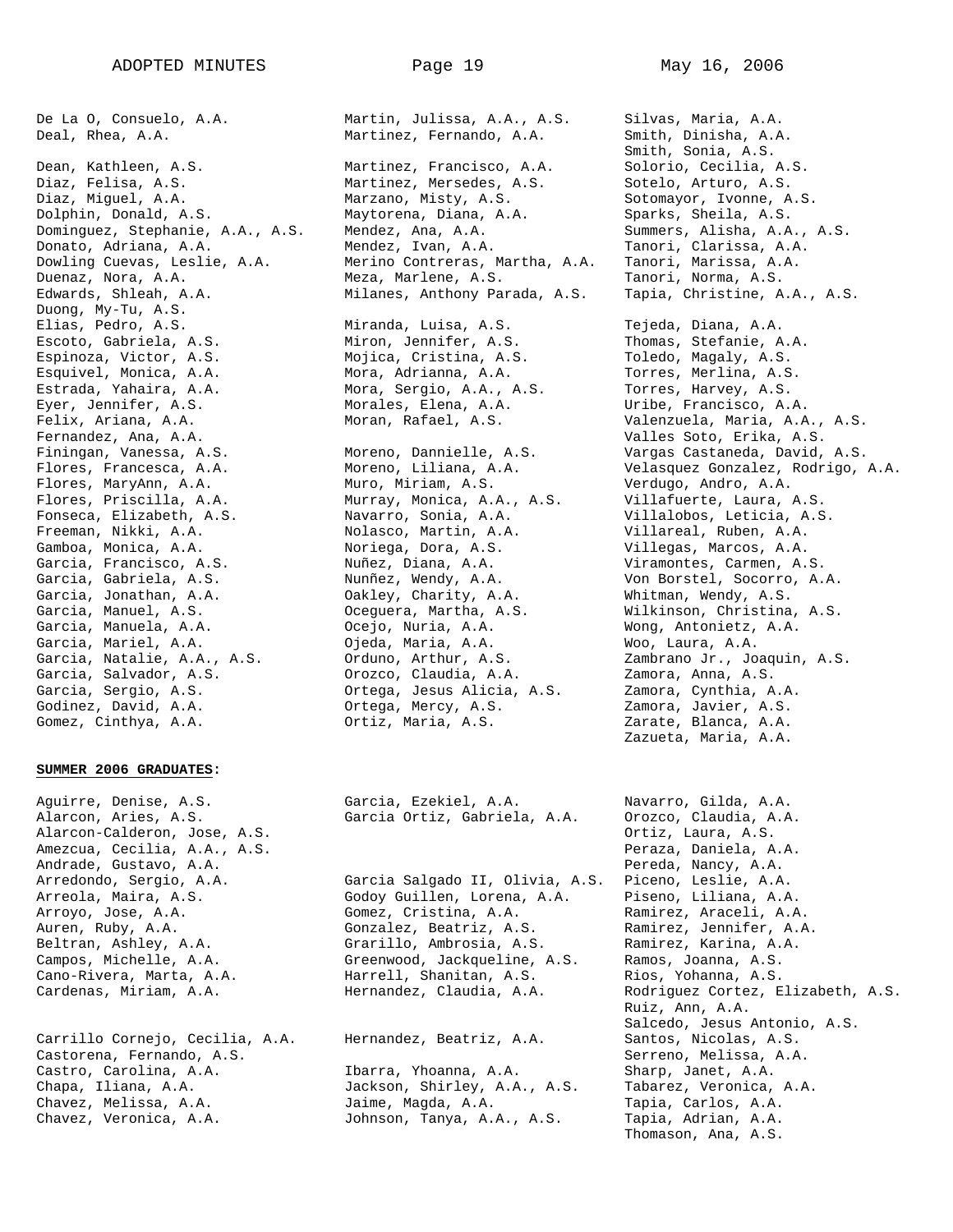| Cornejo, Victor, A.S.        | Lepe, Nancy, A.S.        | Torres, Joanna, A.S.         |
|------------------------------|--------------------------|------------------------------|
| Echeverria, Arturo, A.A.     | Macias, Guillermo, A.A.  | Valenzuela, Nancy, A.S.      |
| Espiriti-Grotte, Lydia, A.A. | Martinez, Berenice, A.A. | Verduzco, Grace, A.A.        |
|                              | Meza, Jennifer, A.A.     |                              |
|                              | Monge, Elizabeth, A.A.   |                              |
| Esquer-Miranda, Sarah, A.A.  | Montejano, Amanda, A.A.  | Virgil, Juan, A.A., A.S.     |
| Flores, Adriana, A.A.        | Moreno, Benjamin, A.A.   |                              |
| Frayre, Caroline, A.A.       | Munquia, Andrew, A.A.    | Woodbury, Gloria, A.S.       |
| Galvan, Janneth, A.A.        | Murquia, Vanessa, A.A.   | Zacarias, Lisa, A.A.         |
|                              | Naranjo, Francisco, A.S. | Zuno Gutierrez, Martha, A.A. |
|                              |                          |                              |

M/S/C Medina/Cardenas to go into **CLOSED SESSION**

- 1. NEGOTIATIONS UNDER THE EDUCATIONAL EMPLOYMENT RELATIONS ACT Conference with District Negotiators RE: Direction for Negotiations
- 2. CONFERENCE WITH LEGAL COUNSEL ANTICIPATED LITIGATION Significant exposure to litigation pursuant to subdivision (b) of Section 54956.9: 3 potential case
- 3. PUBLIC EMPLOYEE DISMISSAL/RELEASE

M/S/C Cardenas/Wong to go back to **OPEN SESSION**

Board President Acuña stated that in Item #1 that information was received and the Board gave direction, in Item #2 a report was given, and in Item #3 a report was given and action will be taken in Resolution No. 13551.

M/S/C Cardenas/Wong Resolution No. 13541: **INSTRUCTOR RESIGNATION**

BE IT RESOLVED that the Board accepts the resignation of Gregory S. Larson, Mathematics Instructor, effective June 10, 2006.

M/S/C Cardenas/Wong Resolution No. 13542: **INSTRUCTOR RESIGNATION**

BE IT RESOLVED that the Board accepts the resignation of Michelle Walters, English Instructor-Basic Composition, effective June 10, 2006.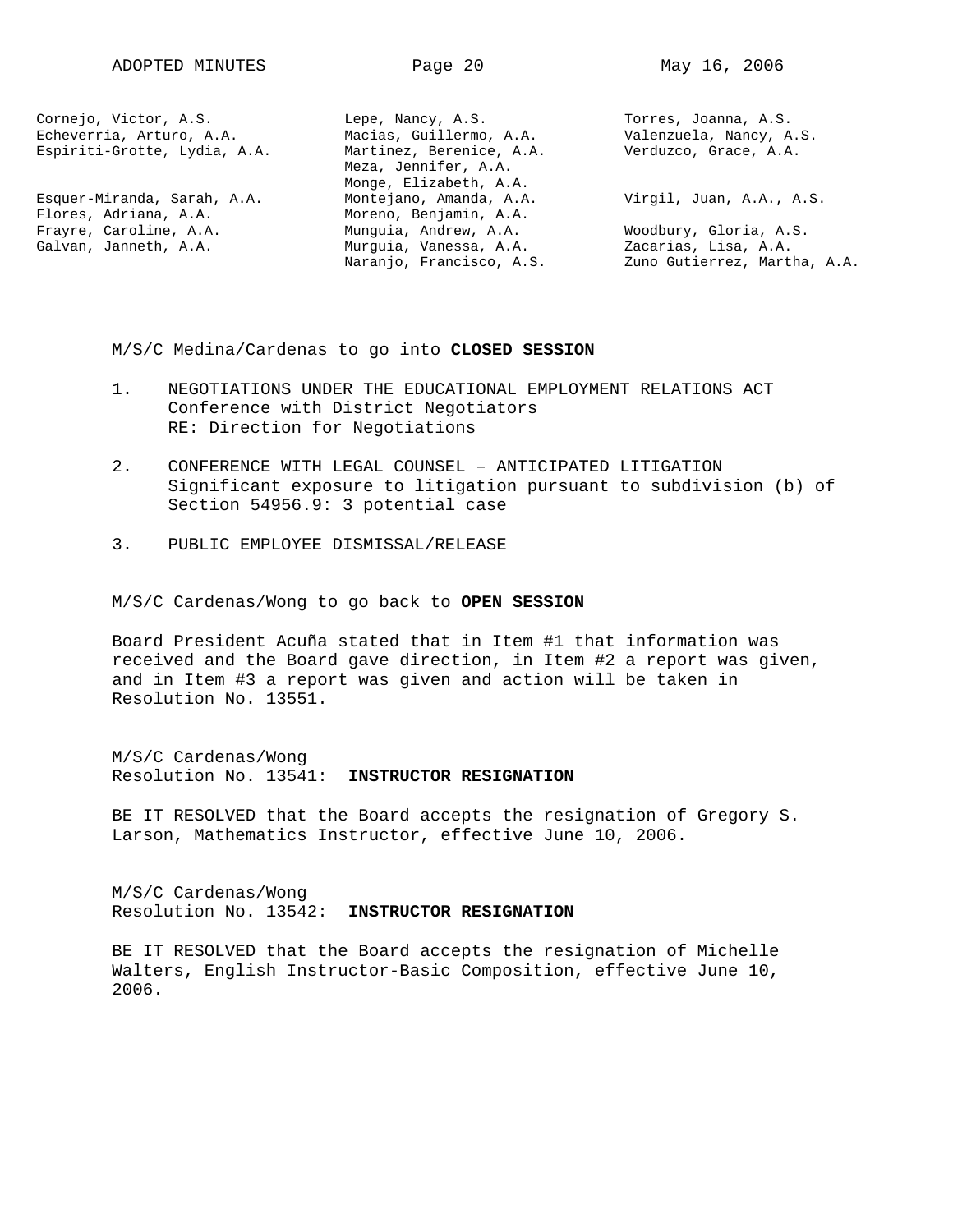M/S/C Cardenas/Wong Resolution No. 13543: **ACADEMIC SUMMER SESSION EMPLOYMENT**

BE IT RESOLVED that the following instructors be employed for the 2006 summer session at a salary computed in accordance with Resolution No. 1907. Employment is contingent upon sufficient enrollment.

## NAME ASSIGNMENT Alibrandi, Thomas C. English Barba, Cecilia **History** Bemis, Roberta English Biley, Patti English Byrd, Krista L. Psychology/Sociology Carlson, C. Marylynn Nursing Carnes, Dennis W. Biology Coronel, Maria D. Spanish Craven, Julie H. English Cypher, Jackilyn E. Emergency Medical Technician David, Samuel Biology Davis, Lincoln J. English Decker, Van A. Music Deyo, Jeffrey W. Health Education/Physical Education Dorantes, Kathleen S. English Drury, David A. **Health Education/Physical** Education Fisher, James Chemistry Fristrup, Carey F. Physical Education Gage-Mosher, Ronald W, Psychology Giauque, Gerald S. Spanish Gilison, Daniel S. Biology Guinn, Melani G. Speech Guzman, Cesar Spanish Hansink, Todd A. Economics Harris, Diane E. Biglish Hegarty, Carol I. Art Higgins, Brenda S. Allied Health Professions Kelly, Nannette Art Lay, Nancy English Lehtonen, Eric J. Math Leon, Allyn F. Math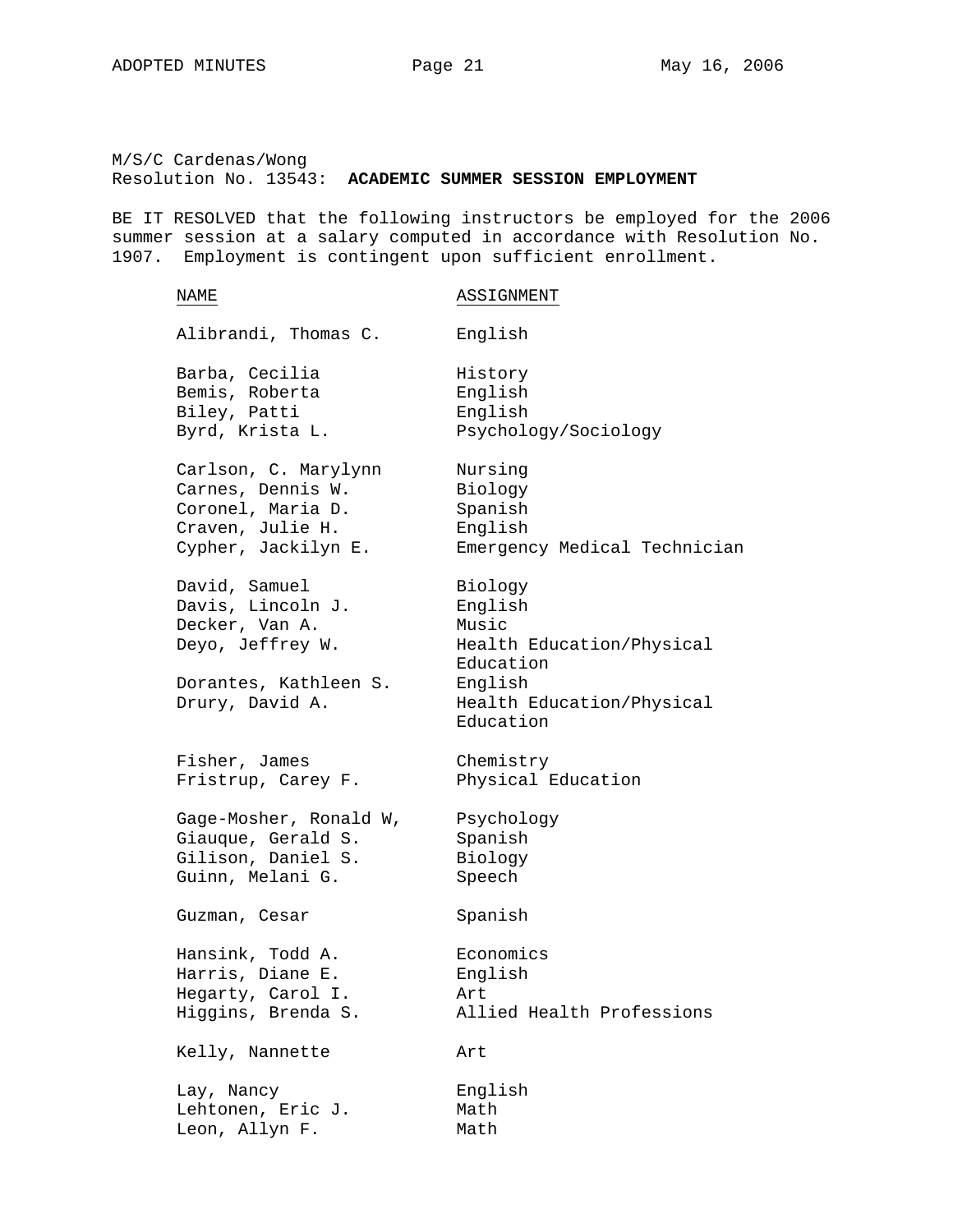Lofgren, Mary E. Psychology Lopez, Jose C. Automotive Technology Lovitt, Paige Disabled Students Program and Services Magno, Janis L. **Health Education/Physical** Education (No Payment) Marcuson, Bruce E. Administration of Justice Martini, Donald Robert English Marty, Kevin Geology Mason, Charles W. **American Sign Language** McNeece, P. Brian English McClain, John B. English McCormick, John M. English, Health Education Mecate, James Health Education/Physical Education Meek, Alfred J. Nursing Miranda, Frank L. Air-Conditioning & Refrigeration Nava, Norma G. 68 and Disabled Students Programs & Services Nilson, Barbara Mathematics Pacheco, Stephen Philosophy Page, Bruce G. Speech Patterson, James D. Speech Pfister, Toni M. Health Education Pollock, Diedre K. Nursing Pradis, Ricardo T. Automotive Technology Rapp, Frank English Riesberg, Curt D. English Rodgers, Valerie J. Computer Information Systems Rowley, Deirdre M. English Ruiz, Angelica T. Computer Information Systems/Business Ruiz, Jose Spanish Sanchez-Dominguez, Romano Spanish Santistevan, Judy G. Computer Information Systems Scheuerell, Edward J. English Seivertson, Bruce L. Geography Sheppard, David S. Child, Family, and Consumer Science Shokoufi, Mardjan Mathematics Simpson, Scott J. English Staton, Mary R. Psychology, Alcohol & Drug Studies Stroud, Vivian J. Nursing Thibodeaux, Mariaelena Fire Technology/Emergency Medical Technician Thoresen, Josefina P. English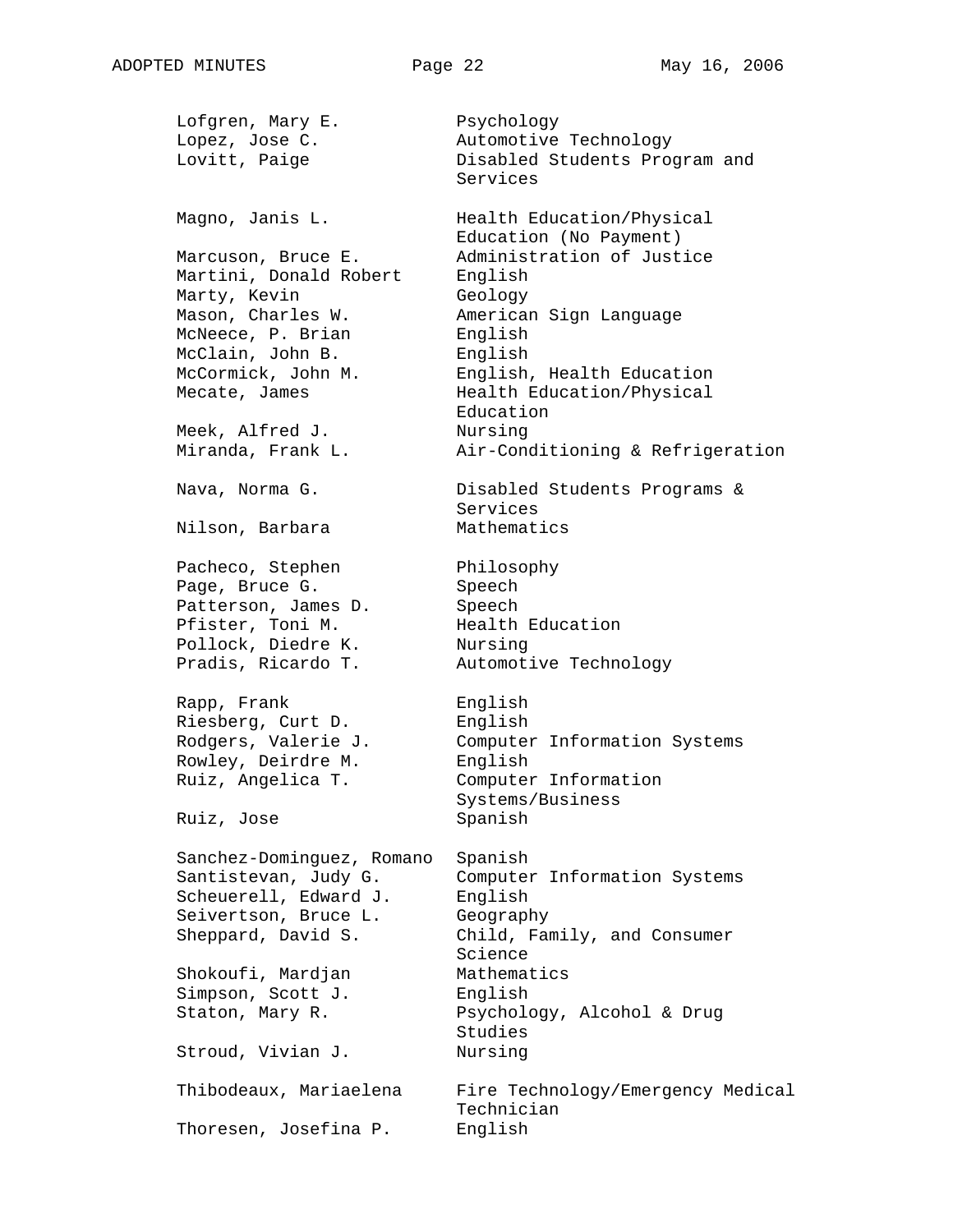| Tucker, Jill        | Physical Education |
|---------------------|--------------------|
| Wainwright, Mary Jo | History            |
| White, Kevin        | Political Science  |
| Zhao, Lianna        | Biology            |
| Zielinski, David R. | English            |

M/S/C Cardenas/Wong Resolution No. 13544: **ACADEMIC PER-SESSION EMPLOYMENT**

BE IT RESOLVED that the following instructors be employed for the 2006 Spring Semester, as credentialed, at the hourly rate provided for in Resolution No. 13257. Employment is contingent upon verification of records, credentials, finger print clearance and sufficient enrollment, or whether the class is essential to a full-time instructor's load:

NAME NAME ASSIGNMENT Cruz, Judy Emergency Medical Services

Mercado, Peter **Fire Science** 

M/S/C Cardenas/Wong Resolution No. 13545: **EMPLOYMENT OF PER-SESSION INSTRUCTORS FOR SUMMER SESSION**

BE IT RESOLVED that the following personnel be employed during the 2006 Summer Session, at the hourly rate provided for in Resolution No. 13257. Employment is contingent upon verification of records, credentials, and sufficient enrollment, or whether the class is essential to a full-time instructor's summer teaching assignment:

| NAME               | POSSIBLE ASSIGNMENT          |
|--------------------|------------------------------|
| Agee, John         | Sociology                    |
| Araiza, Carlos     | Automotive Technology        |
| Berker, Enola      | Allied Health Professions    |
| Brock, Allison     | Computer Information Systems |
| Castillo, Kelly    | Math                         |
| Cozzani, Alejandro | Physical Science/Math        |
| Estrada, Jorge     | Art                          |
| Fisher, Raenelle   | History                      |
| Freitas, Linda     | Art                          |
| Garay, Jeronimo    | Math                         |
| Garcia, Ana        | Physical Education           |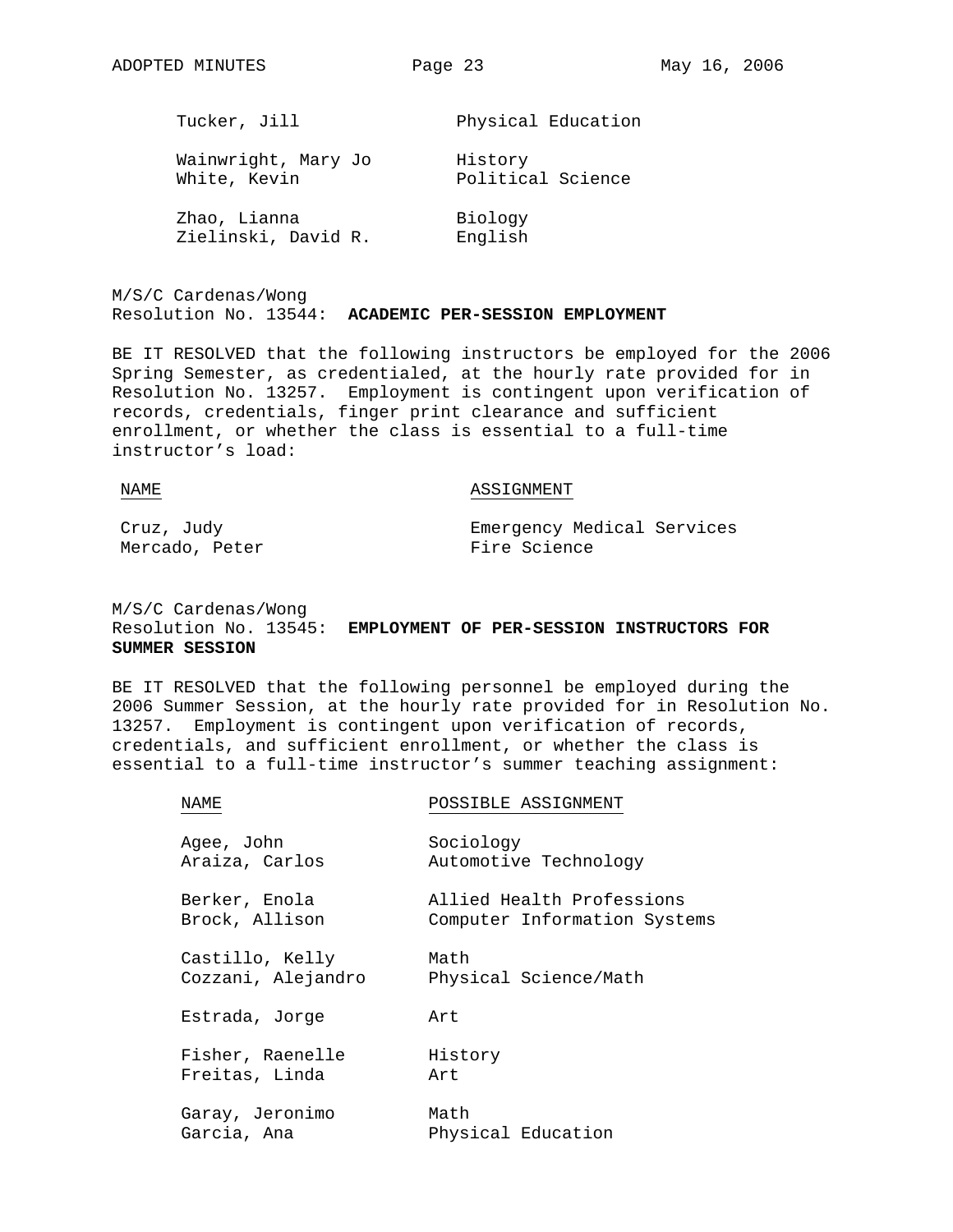| Hernandez, Oscar                                                                        | Math                                                                                                     |
|-----------------------------------------------------------------------------------------|----------------------------------------------------------------------------------------------------------|
| Hernandez, Porfirio                                                                     | Math                                                                                                     |
| Kahn, John                                                                              | Art                                                                                                      |
| Lerno, Jill                                                                             | Physical Education                                                                                       |
| Mendez, Hugo<br>Montenegro, Jean<br>Moran, Santos                                       | Automotive Body and Paint<br>English<br>Math                                                             |
| Niebla, Eduardo<br>Norris, Terry                                                        | Chemistry<br>English                                                                                     |
| Palacio, John                                                                           | Physical Education                                                                                       |
| Quartermus, Lillian                                                                     | American Sign Language                                                                                   |
| Rhoades, Robert<br>Rodiles, Nicole<br>Rojas, Leroy                                      | Math<br>Psychology<br>History                                                                            |
| Sullivan, Terry<br>Swearingen, Michael                                                  | Allied Health Professions<br>History                                                                     |
| Torres, Clara                                                                           | Human Relations                                                                                          |
| Varela-Ham, Ruben<br>Vasquez, Melisa<br>Vega, Olga<br>Velasquez, Jose<br>Viloria, Vicky | Math<br>Computer Information Systems<br>Human Relations<br>Building Construction<br>Computer Information |
|                                                                                         | Systems/Business                                                                                         |

M/S/C Cardenas/Wong Resolution No. 13546: **EMPLOYMENT OF TEMPORARY ACADEMIC PERSONNEL**

BE IT RESOLVED that the following personnel be employed temporarily, on a part-time hourly basis, for the 2006 Summer Session in accordance with the hourly rate provided for in Resolution No. 13257. Employment is contingent upon verification of records, credentials, finger print clearance, continued funding of the grant indicated and approval of the program officer:

| <b>NAME</b>         | PROJECT POSITION | FUNDING        |
|---------------------|------------------|----------------|
| Andrade, Maria      | Counselor        | State/District |
| Castillo, Stephanie | Counselor        | Federal        |
| Dorsey, Tanya       | Counselor        | State/District |
| Garcia, Rosario     | Counselor        | State          |
| Harmon, Mary        | Counselor        | State          |
|                     |                  |                |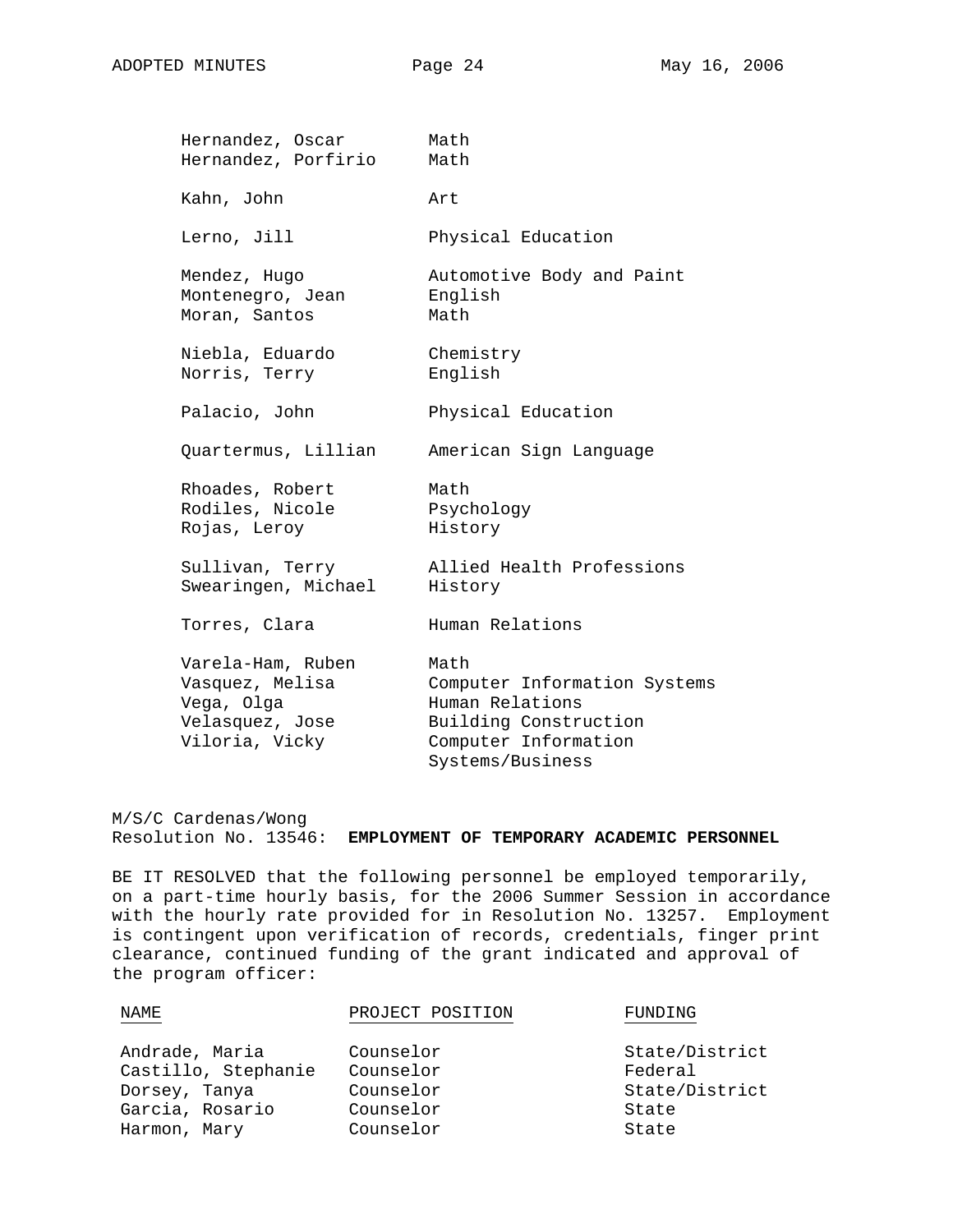| Neely, Maria       | Counselor                | Federal        |
|--------------------|--------------------------|----------------|
| Ragland, Lisa      | Counselor                | State          |
| Ramirez, Arturo    | Instructional Specialist | State          |
| Scott, Norma       | Instructional Specialist | State          |
| Sigala, Isabel     | Counselor                | State          |
| Torres, Clara      | Counselor                | Federal        |
| Treniño, Elizabeth | Counselor                | State/District |
| Vega, Olga         | Counselor                | Federal        |

M/S/C Wong/Ramirez Resolution No. 13547: **CLASSIFIED MANAGER RETIREMENT**

BE IT RESOLVED that the Board accepts, with sincere regret, the retirement of Leonard J. Fabian, Workforce Development Director, effective July 1, 2006.

BE IT FURTHER RESOLVED that sincere appreciation is expressed for his eight years of dedicated service to Imperial Valley College.

M/S/C Cardenas/Wong Resolution No. 13548: **CLASSIFIED MANAGER RESIGNATION**

BE IT RESOLVED that the Board accepts the resignation of Laurie Franks, Director of Purchasing and Warehouse (District Funding Range 1-1), effective March 31, 2006.

M/S/C Cardenas/Wong Resolution No. 13549: **ELIMINATION OF CLASSIFIED MANAGEMENT CLASSIFICATION**

BE IT RESOLVED that the Board approves the elimination of a District funded Classified Management position titled Director of Purchasing, effective April 26, 2006.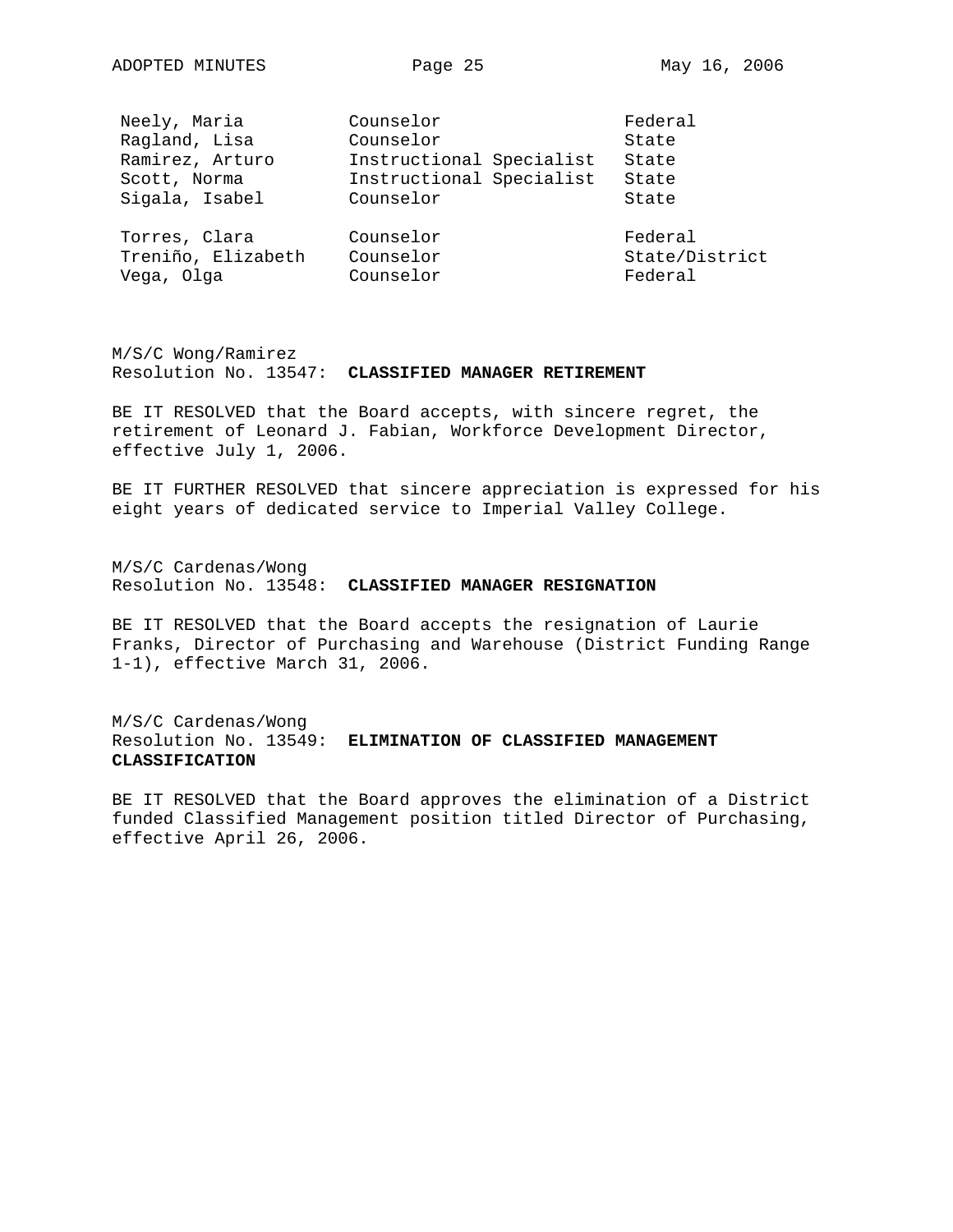M/S/C Wong/Ramirez

Resolution No. 13550: **CLASSIFIED EMPLOYEE RECLASSIFICATION**

BE IT RESOLVED that the Board approves the reclassification of the following:

| NAME                       | PRESENT<br>CLASSIFICATION                                     | NEW<br>CLASSIFCATION                                                            | FUNDING         | <b>EFFECTIVE</b> |
|----------------------------|---------------------------------------------------------------|---------------------------------------------------------------------------------|-----------------|------------------|
| Cantwell,<br>Jeff          | Microcomputer<br>Lab Assistant<br>Range 12,<br>10 months, 75% | Microcomputer District 7/1/06<br>Lab Assistant,<br>Range 12,<br>12 months, 100% |                 |                  |
| Wang,<br>Hong<br>(Charles) | Senior Computer<br>Programmer<br>Range 30,<br>12 months, 100% | Computer Data<br>Analyst<br>Range 32<br>12 months, 100%                         | District 7/1/06 |                  |
|                            | ROLL CALL VOTE:                                               | Carlos Acuña - Yes<br>Rudy Cardenas Jr. - Yes                                   |                 |                  |

 Norma Sierra Galindo - No Marian Long - Yes Romualdo Medina - Yes Rebecca Ramirez - Yes Louis Wong - Yes

M/S/C Ramirez/Wong Resolution No. 13551: **DISMISSAL/RELEASE OF CLASSIFIED EMPLOYEE**

BE IT RESOLVED that the Board approves the dismissal release of Grounds Maintenance Worker effective April 29, 2006.

M/S/C Cardenas/Wong Resolution No. 13552: **ELIMINATION OF CLASSIFIED EMPLOYEE FROM CLASSIFIED SERVICE**

BE IT RESOLVED that the following classified employee be laid off from his position due to lack of categorical funding (Access to Distance Education Captioning and Editing DECKS Grant) effective June 30, 2006:

| NAME         | CLASSIFICATION   | DEPARTMENT        | RANGE   |
|--------------|------------------|-------------------|---------|
| Castro,      | Video Captioning | Learning Services | $8 - 4$ |
| Jose Ernesto | Assistant        |                   |         |

M/S/C Cardenas/Wong to A**DJOURN** at 9:06 p.m. The next regular meeting of the Board of Trustees is scheduled for *TUESDAY, JUNE 20, 2006*, at 6:00 P.M. in the Administration Building Board Room.